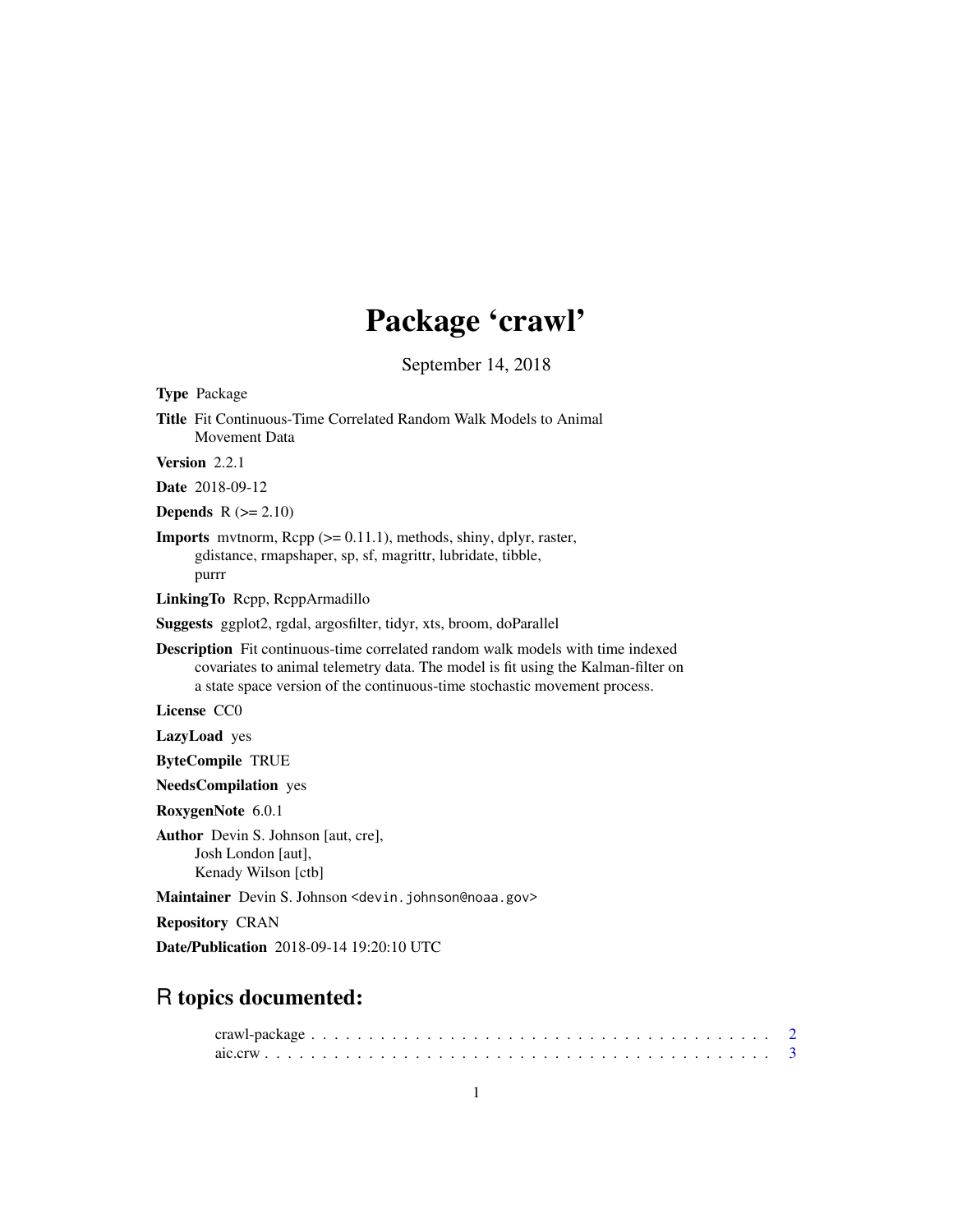<span id="page-1-0"></span>

|         | $\overline{4}$  |
|---------|-----------------|
| as flat | 5               |
|         | 5               |
|         | 6               |
|         | 6               |
|         | $\overline{7}$  |
|         | $\overline{10}$ |
|         | -11             |
|         |                 |
|         |                 |
|         |                 |
|         |                 |
|         |                 |
|         | -19             |
|         |                 |
|         |                 |
|         |                 |
|         | 23              |
|         |                 |
|         |                 |
|         | 24              |
|         |                 |
|         |                 |
|         | 27              |
|         |                 |
|         |                 |
| Index   | 30              |

crawl-package *Fit Continuous-Time Correlated Random Walk Models to Animal Movement Data*

# Description

The Correlated RAndom Walk Library (I know it is not an R library, but, "crawp" did not sound as good) of R functions was designed for fitting continuous-time correlated random walk (CTCRW) models with time indexed covariates. The model is fit using the Kalman-Filter on a state space version of the continuous-time staochistic movement process.

| Package:  | crawl              |
|-----------|--------------------|
| Type:     | Package            |
| Version:  | 2.2.1              |
| Date:     | September 12, 2018 |
| License:  | CC <sub>0</sub>    |
| LazyLoad: | yes                |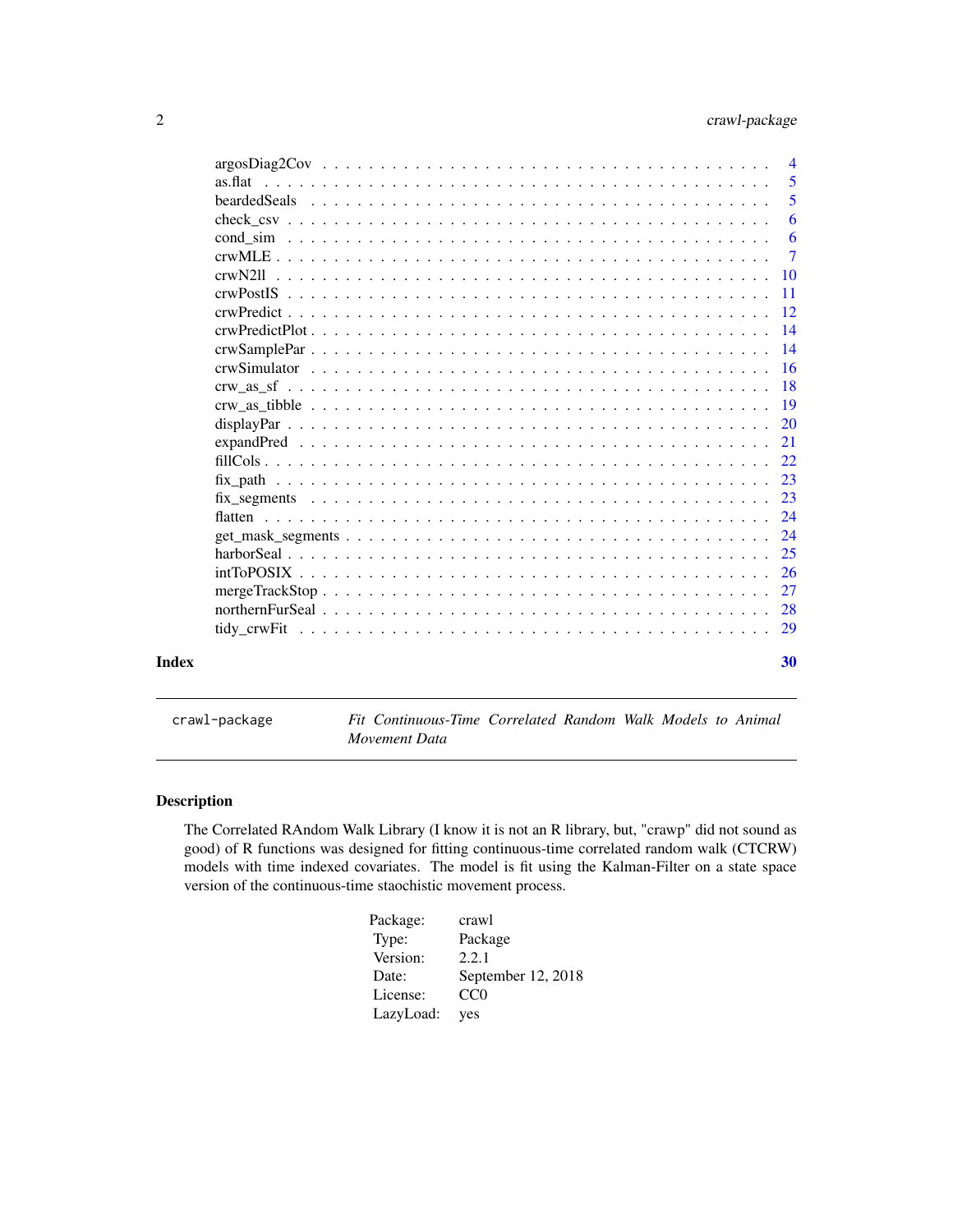#### <span id="page-2-0"></span>aic.crw 3

#### **Note**

This software package is developed and maintained by scientists at the NOAA Fisheries Alaska Fisheries Science Center and should be considered a fundamental research communication. The reccomendations and conclusions presented here are those of the authors and this software should not be construed as official communication by NMFS, NOAA, or the U.S. Dept. of Commerce. In addition, reference to trade names does not imply endorsement by the National Marine Fisheries Service, NOAA. While the best efforts have been made to insure the highest quality, tools such as this are under constant development and are subject to change.

#### Author(s)

Devin S. Johnson

Maintainer: Devin S. Johnson <devin.johnson@noaa.gov>

# References

Johnson, D., J. London, M. -A. Lea, and J. Durban (2008) Continuous-time correlated random walk model for animal telemetry data. Ecology 89(5) 1208-1215.

aic.crw *Calculates AIC for all objects of class crwFit listed as arguments*

#### Description

AIC, delta AIC, and Akaike weights for all models listed as arguments.

#### Usage

 $aic.crw(...)$ 

#### Arguments

... a series of crwFit objects

# Details

The function can either be executed with a series of 'crwFit' objects (see [crwMLE](#page-6-1)) without the '.crwFit' suffix or the function can be called without any arguments and it will search out all 'crwFit' objects in the current workspace and produce the model selection table for all 'crwFit' objects in the workspace. Caution should be used when executing the function in this way. ALL 'crwFit' objects will be included whether ot not the same locations are used! For all of the models listed as arguments (or in the workspace), AIC, delta AIC, and Akaike weights will be calculated.

# Value

A table, sorted from lowest AIC value to highest.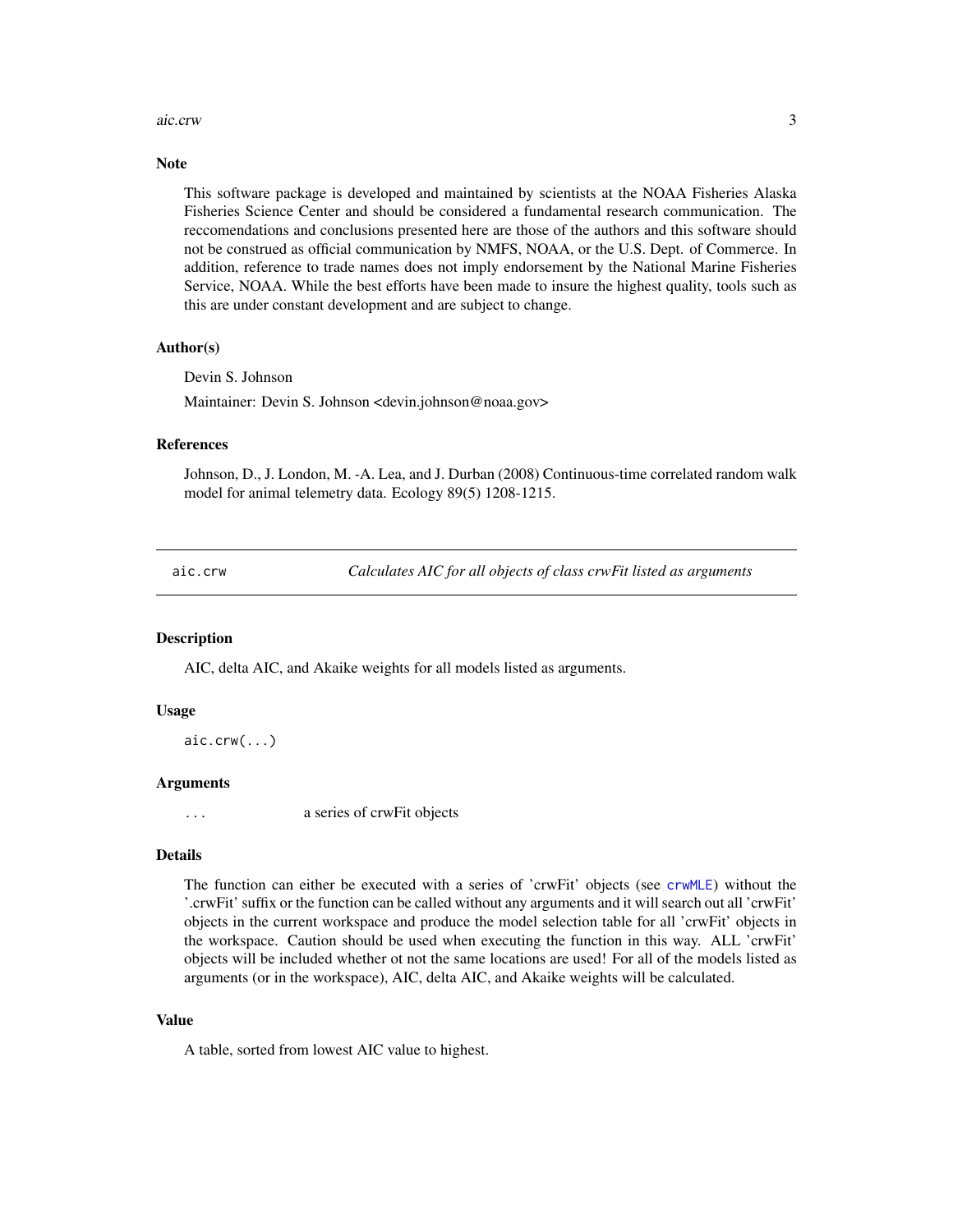# <span id="page-3-0"></span>Author(s)

Devin S. Johnson

argosDiag2Cov *Tranform Argos diagnostic data to covariance matrix form*

#### Description

Using this function the user can transform the Argos diagnostic data for location error into a form usable as a covariance matrix to approximate the location error with a bivariate Gaussian distribution. The resulting data.frame should be attached back to the data with cbind to use with the crwMLE function.

#### Usage

argosDiag2Cov(Major, Minor, Orientation)

# Arguments

| Major       | A vector containing the major axis information for each observation (na values<br>are ok)      |
|-------------|------------------------------------------------------------------------------------------------|
| Minor       | A vector containing the minor axis information for each observation (na values<br>are ok)      |
| Orientation | A vector containing the angle orientation of the Major axis from North (na val-<br>ues are ok) |

# Value

A data.frame with the following columns

| ln.sd.x   | The log standard deviation of the location error in the x coordinate |
|-----------|----------------------------------------------------------------------|
| ln . sd.v | The log standard deviation of the location error in the x coordinate |
| rho       | The correlation of the bivariate location error ellipse              |

# Author(s)

Devin S. Johnson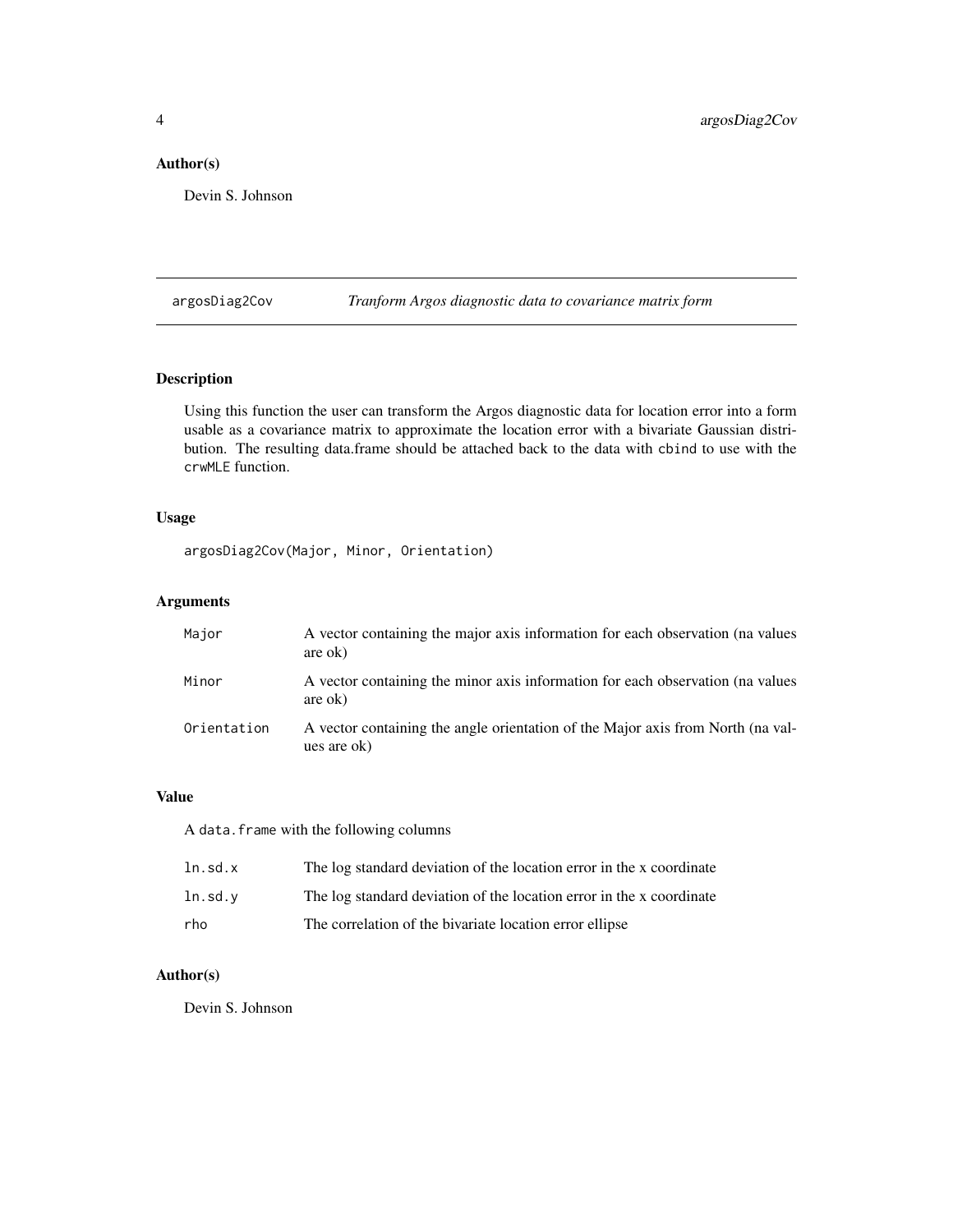<span id="page-4-0"></span>

"Flattens" a list form [crwPredict](#page-11-1) object into a flat data.frame.

#### Usage

```
as.flat(predObj)
```
# Arguments

predObj A crwPredict object

# Value

a [data.frame](#page-0-0) version of a crwPredict list with columns for the state standard errors

#### Author(s)

Devin S. Johnson

# See Also

[northernFurSeal](#page-27-1) for use example

beardedSeals *Bearded Seal Location Data*

# Description

Bearded Seal Location Data

# Format

A data frame with 27,548 observations on 3 bearded seals in Alaska:

deployid Unique animal ID ptt Hardware ID instr Hardware type date\_time Time of location type Location type quality Argos location quality latitude Observed latitude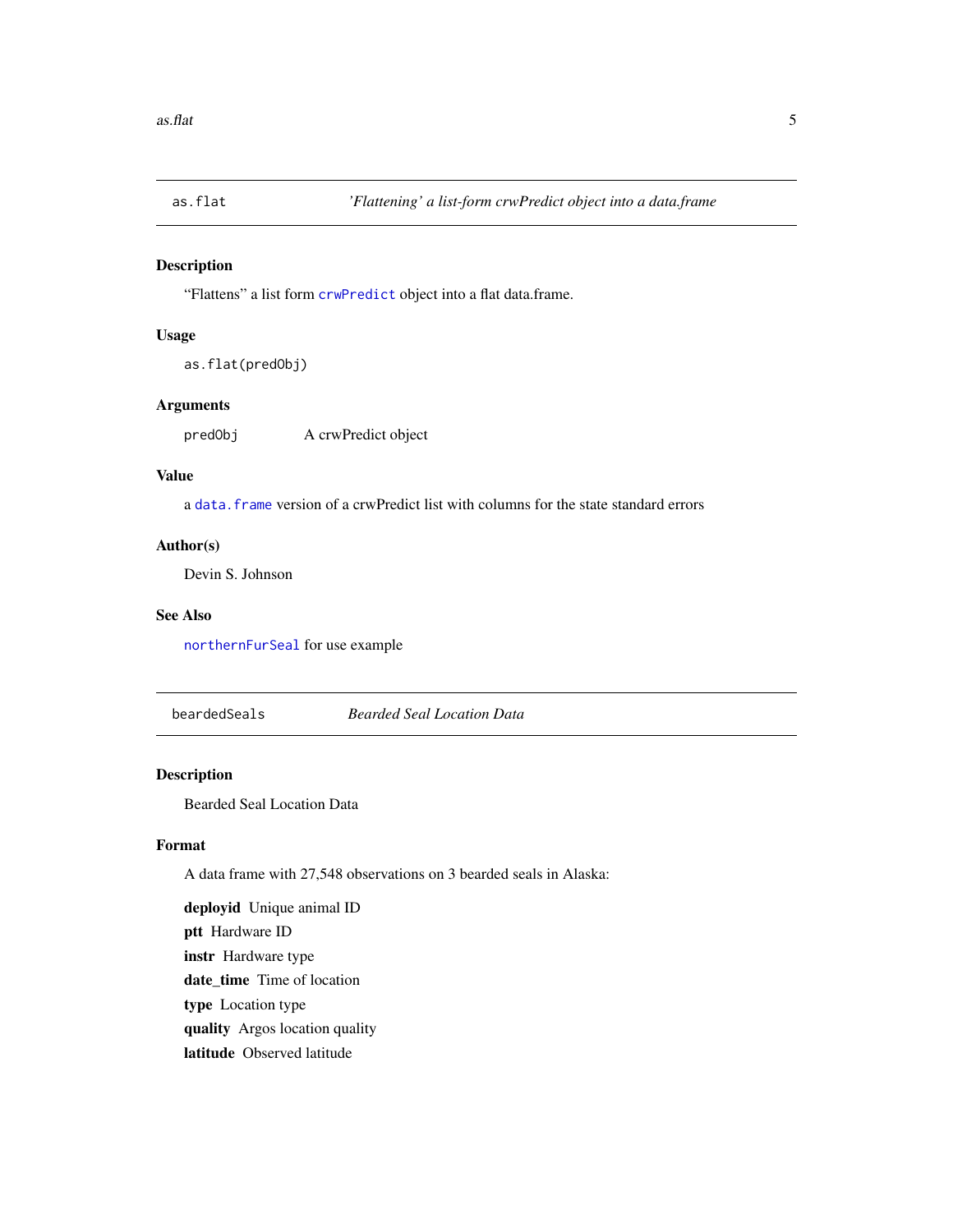<span id="page-5-0"></span>longitude Observed longitude error\_radius Argos error radius error\_semimajor\_axis Argos error ellipse major axis length error\_semiminor\_axis Argos error ellipse minor axis length error\_ellipse\_orientation Argos error ellispse degree orientation

#### Source

Marine Mammal Laboratory, Alaska Fisheries Science Center, National Marine Fisheries Service, NOAA 7600 Sand Point Way NE Seattle, WA 98115

check\_csv *Start a shiny app to check data stored in a .csv file for model fitting with* crwMLE *function.*

# Description

Users can start a beta version of Shiny app that allows for data checking and basic location projection.

#### Usage

check\_csv()

cond\_sim *Simulate possible path points conditioned on fit*

# Description

Simulates a set of possible points for a given time conditioned on fit

#### Usage

```
cond\_sim(n = 500, t0, alpha0, t2, alpha2, t1, par, active = 1,inf_fac = 1, bm = 0
```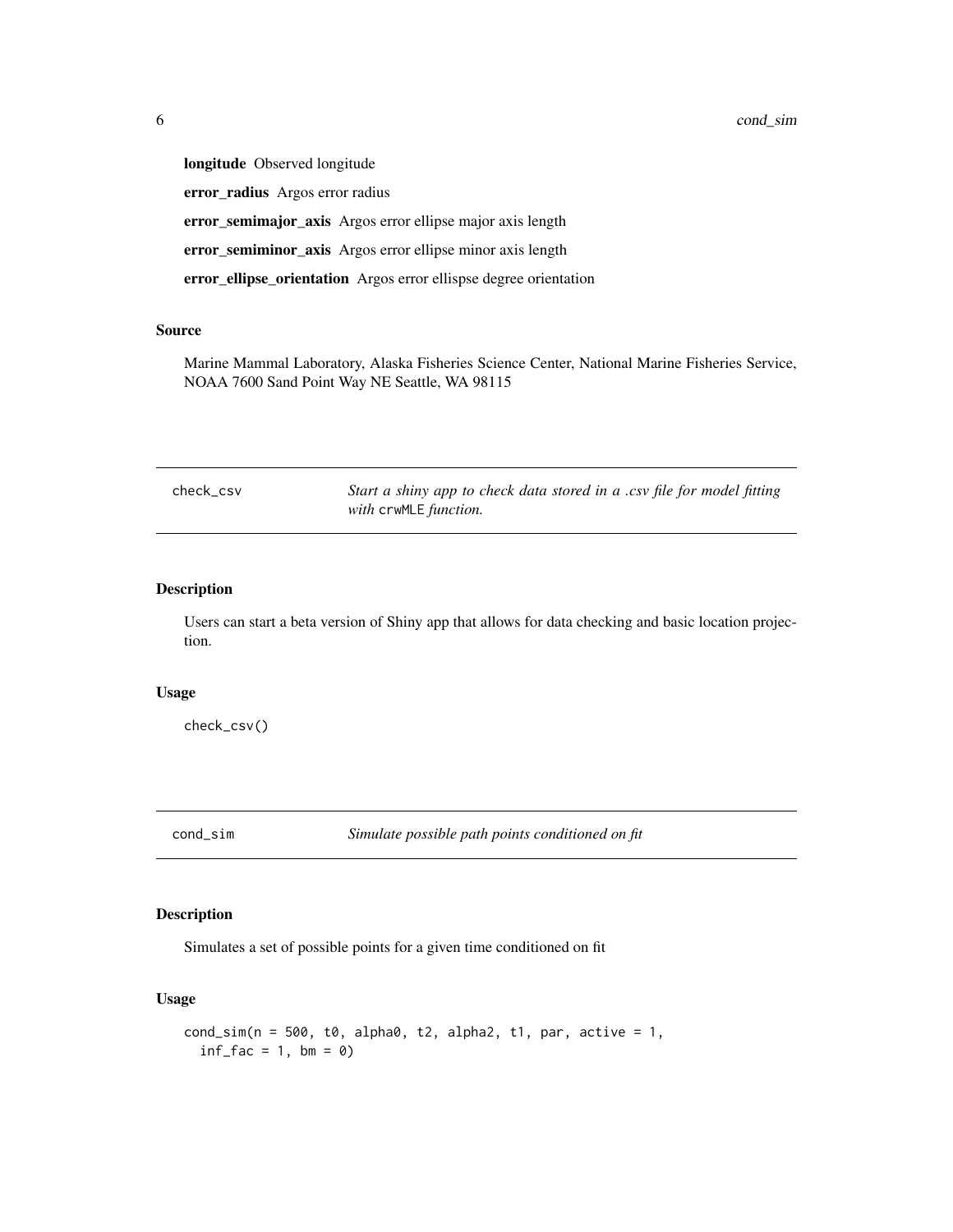#### <span id="page-6-0"></span> $\alpha$  crwMLE  $\alpha$  7

#### Arguments

| n       | integer specifying the number of points to return                                |
|---------|----------------------------------------------------------------------------------|
| t0      | time value for the first location in the segment                                 |
| alpha0  | coordinate and velocity values for to                                            |
| t2      | time value for the last location in the segment                                  |
| alpha2  | coordinate and velocity values for t2                                            |
| t1      | time value for the current location to be simulated                              |
| par     | par values from the crwFit object                                                |
| active  | numeric 1 or 0 whether the animal is moving or not (should almost always $= 1$ ) |
| inf_fac | Variance inflation factor to increase simulation area                            |
| bm      | boolean whether to draw from a Brownian process                                  |

#### Value

matrix of coordinate and velocity values drawn

<span id="page-6-1"></span>

| crwMLE | Fit Continuous-Time Correlated Random Walk Models to Animal |  |  |  |
|--------|-------------------------------------------------------------|--|--|--|
|        | Telemetry Data                                              |  |  |  |

#### Description

The function uses the Kalman filter to estimate movement paramters in a state-space version of the continuous-time movement model. Separate models are specified for movement portion and the location error portion. Each model can depend on time indexed covariates. A "haul out" model where movement is allowed to completely stop, as well as, a random drift model can be fit with this function.

#### Usage

```
crwMLE(mov_model = ~1, err.model = NULL, activity = NULL, drift = FALSE,data, coord = c("x", "y"), Time.name = "time", time.scale = "hours",
  theta, fixPar, method = "Nelder-Mead", control = NULL,
  constr = list(lower = -Inf, upper = Inf), prior = NULL,need. hess = TRUE, initialSANN = list(maxit = 200), attempts = 1, ...)
```
#### Arguments

| mov.model | formula object specifying the time indexed covariates for movement parameters.                                |
|-----------|---------------------------------------------------------------------------------------------------------------|
| err.model | A 2-element list of formula objects specifying the time indexed covariates for<br>location error parameters.  |
| activity  | formula object giving the covariate for the activity (i.e., stopped or fully moving)<br>portion of the model. |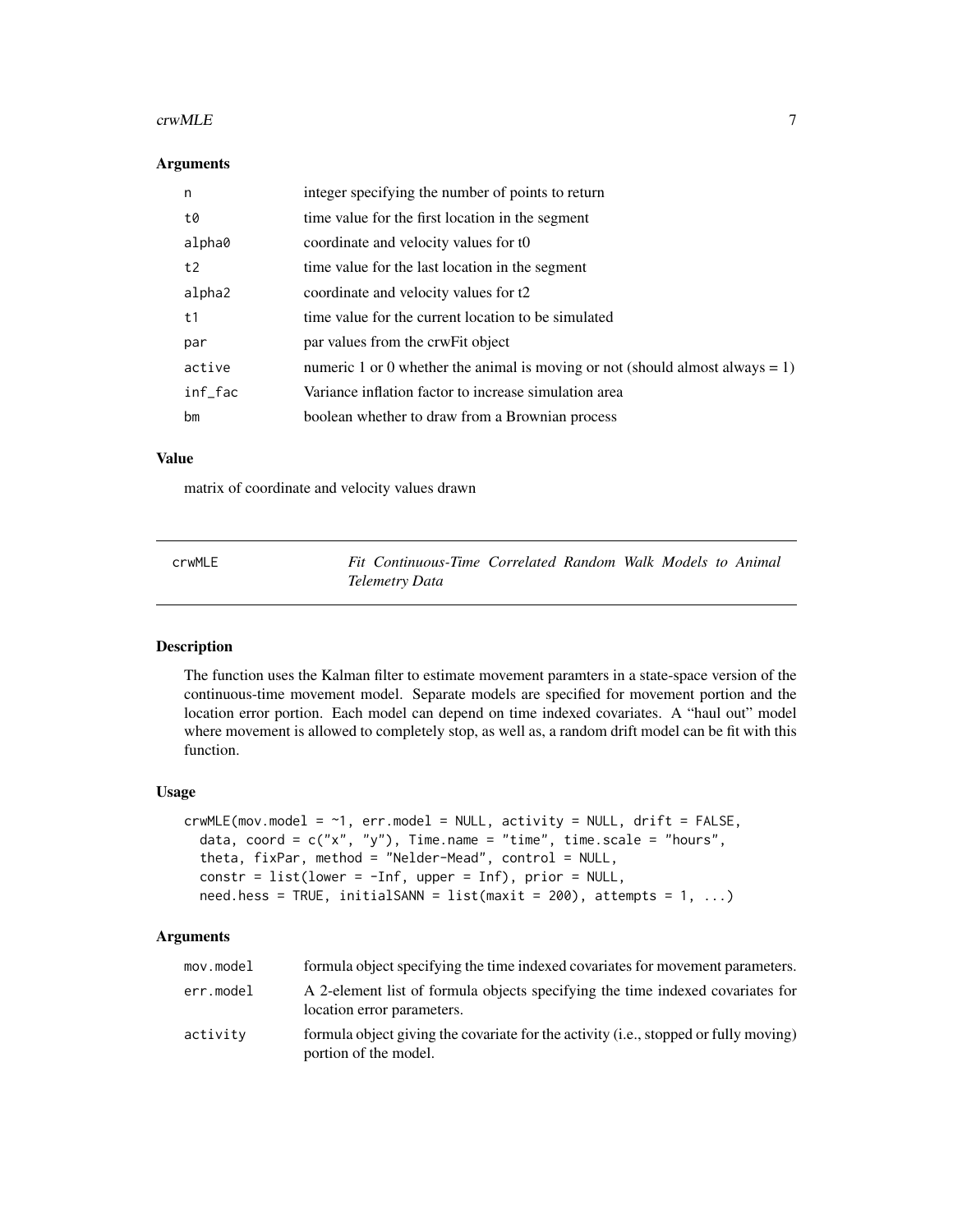<span id="page-7-0"></span>

| drift       | logical indicating whether or not to include a random drift component. For most<br>data this is usually not necessary. See northernFurSeal for an example using<br>a drift model.                                                                                                                                                                                                                                                                            |
|-------------|--------------------------------------------------------------------------------------------------------------------------------------------------------------------------------------------------------------------------------------------------------------------------------------------------------------------------------------------------------------------------------------------------------------------------------------------------------------|
| data        | data.frame object containg telemetry and covariate data. A 'SpatialPointsDataFrame'<br>object from the package 'sp' or an 'sf' object from the 'sf' package with a geom-<br>etry column of type sfc_POINT. 'spacetime' objects were previously accepted<br>but no longer valid. Values for coords will be taken from the spatial data set and<br>ignored in the arguments. Spatial data must have a valid proj4string or epsg and<br>must NOT be in longlat. |
| coord       | A 2-vector of character values giving the names of the "X" and "Y" coordinates<br>in data.                                                                                                                                                                                                                                                                                                                                                                   |
| Time.name   | character indicating name of the location time column                                                                                                                                                                                                                                                                                                                                                                                                        |
| time.scale  | character. Scale for conversion of POSIX time to numeric for modeling. De-<br>faults to "hours".                                                                                                                                                                                                                                                                                                                                                             |
| theta       | starting values for parameter optimization.                                                                                                                                                                                                                                                                                                                                                                                                                  |
| fixPar      | Values of parameters which are held fixed to the given value.                                                                                                                                                                                                                                                                                                                                                                                                |
| method      | Optimization method that is passed to optim.                                                                                                                                                                                                                                                                                                                                                                                                                 |
| control     | Control list which is passed to optim.                                                                                                                                                                                                                                                                                                                                                                                                                       |
| constr      | Named list with elements lower and upper that are vectors the same length as<br>theta giving the box constraints for the parameters                                                                                                                                                                                                                                                                                                                          |
| prior       | A function returning the log-density function of the parameter prior distribution.<br>THIS MUST BE A FUNCTION OF ONLY THE FREE PARAMETERS. Any<br>fixed parameters should not be included.                                                                                                                                                                                                                                                                   |
| need.hess   | A logical value which decides whether or not to evaluate the Hessian for param-<br>eter standard errors                                                                                                                                                                                                                                                                                                                                                      |
| initialSANN | Control list for optim when simulated annealing is used for obtaining start val-<br>ues. See details                                                                                                                                                                                                                                                                                                                                                         |
| attempts    | The number of times likelihood optimization will be attempted                                                                                                                                                                                                                                                                                                                                                                                                |
|             | Additional arguments that are ignored.                                                                                                                                                                                                                                                                                                                                                                                                                       |

#### Details

A full model specification involves 4 components: a movement model, an activity model, 2 location error models, and a drift indication. The movement model (mov.model) specifies how the movement parameters should vary over time. This is a function of specified, time-indexed, covariates. The movement parameters (sigma for velocity variation and beta for velocity autocorrelation) are both modeled with a log link as  $par = exp(eta)$ , where eta is the linear predictor based on the covariates. The err.model specification is a list of 2 such models, one for "longitude" and one for "latitude" (in that order) location error. If only one location error model is given, it is used for both coordinates (parameter values as well). If drift.model is set to TRUE, then, 2 additional parameters are estimated for the drift process, a drift variance and a beta multiplier.

theta and fixPar are vectors with the appropriate number or parameters. theta contains only those paraemters which are to be estimated, while fixPar contains all parameter values with NA for parameters which are to be estimated.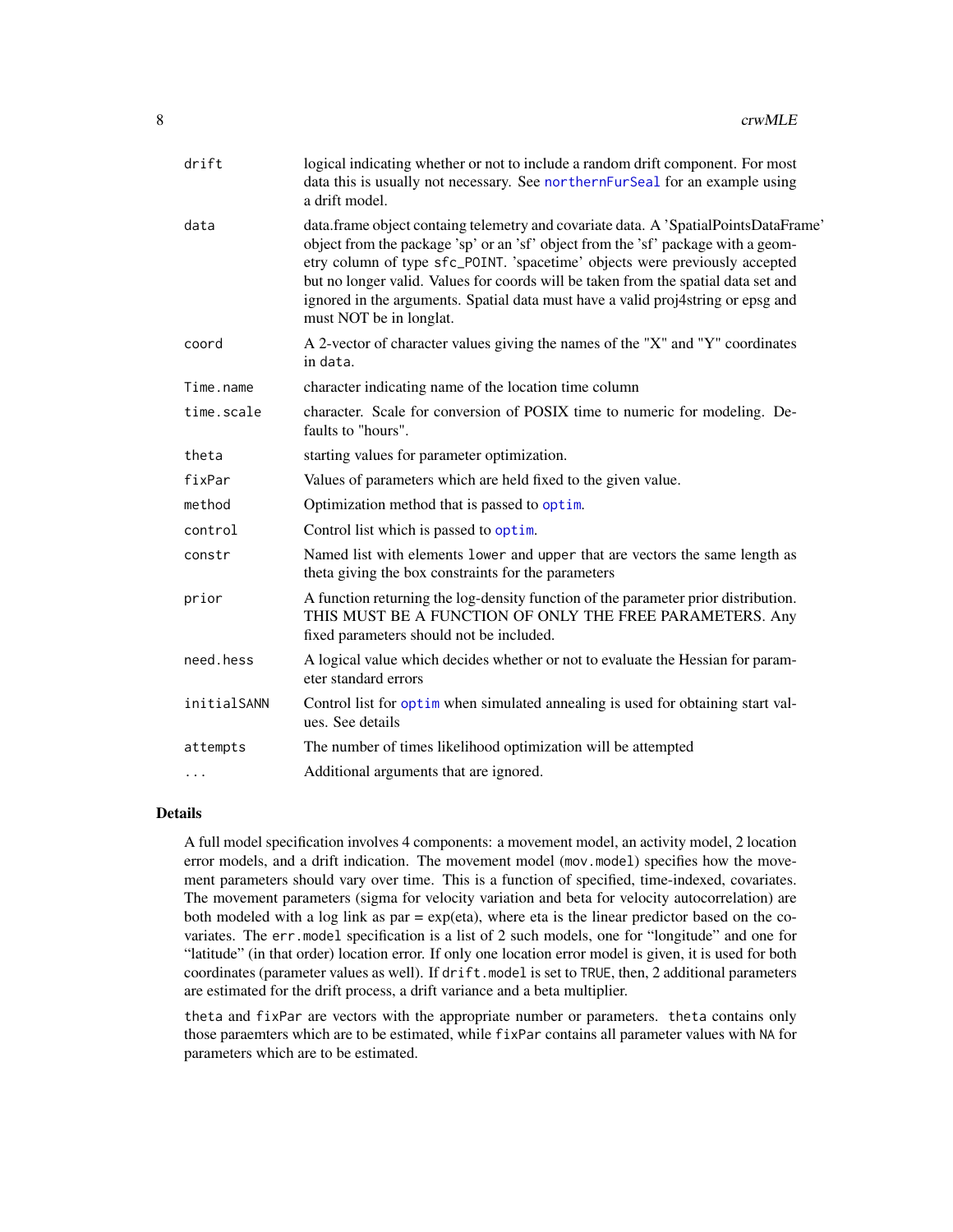#### crwMLE 9

The data set specified by data must contain a numeric or POSIXct column which is used as the time index for analysis. The column name is specified by the Time.name argument. If a POSIXct column is used it is internally converted to a numeric vector with units of time. scale. Also, for activity models, the sactivity covariate must be between 0 and 1 inclusive, with 0 representing complete stop of the animal (no true movement, however, location error can still occur) and 1 represent unhindered movement. The coordinate location should have NA where no location is recorded, but there is a change in the movment covariates.

The CTCRW models can be difficult to provide good initial values for optimization. If initialSANN is specified then simulated annealing is used first to obtain starting values for the specified optimaization method. If simulated annealing is used first, then the returned init list of the crwFit object will be a list with the results of the simulated annealing optimization.

#### Value

A list with the following elements:

| par             | Parameter maximum likelihood estimates (including fixed parameters) |
|-----------------|---------------------------------------------------------------------|
| estPar          | MLE without fixed parameters                                        |
| se              | Standard error of MLE                                               |
| сi              | 95% confidance intervals for parameters                             |
| Cmat            | Parameter covariance matrix                                         |
| loglik          | Maximized log-likelihood value                                      |
| aic             | Model AIC value                                                     |
| coord           | Coordinate names provided for fitting                               |
| fixPar          | Fixed parameter values provided                                     |
| convergence     | Indicator of convergence $(0 =$ converged)                          |
| message         | Meesages given by optim during parameter optimization               |
| activity        | Model provided for stopping variable                                |
| drift           | Logical value indicating random drift model                         |
| mov্math> model | Model description for movement component                            |
| err.model       | Model description for location error component                      |
| n.par           | number of parameters                                                |
| nms             | parameter names                                                     |
| $n$ . mov       | number of movement parameters                                       |
| n.errX          | number or location error parameters for "longitude" error model     |
| n.errY          | number or location error parameters for "latitude" error model      |
| stop.mf         | covariate for stop indication in stopping models                    |
| polar.coord     | Logical indicating coordinates are polar latitude and longitude     |
| init            | Initial values for parameter optimization                           |
| data            | Original data.frame used to fit the model                           |
| lower           | The lower parameter bounds                                          |
| upper           | The upper parameter bounds                                          |
| need.hess       | Logical value                                                       |
| runTime         | Time used to fit model                                              |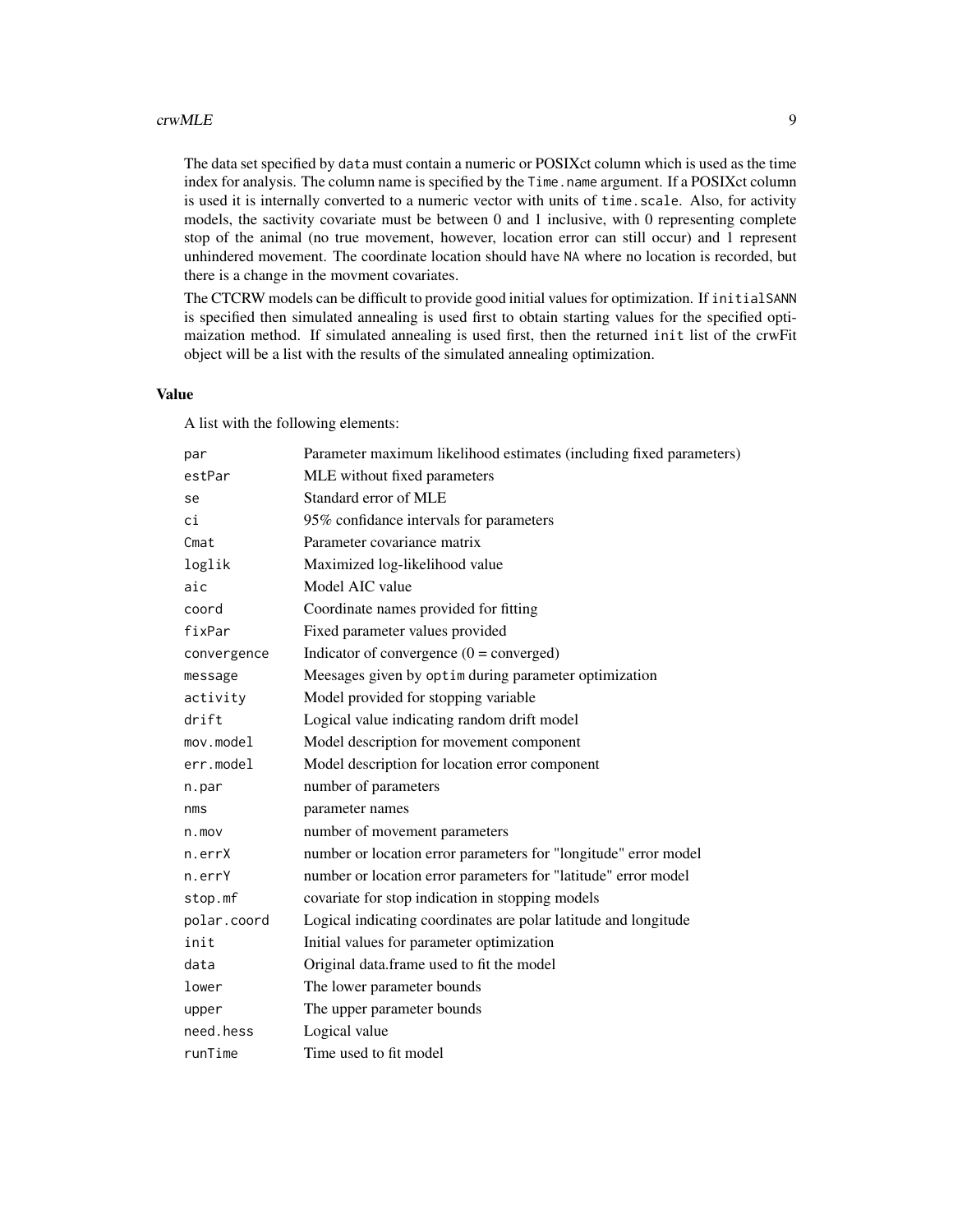# <span id="page-9-0"></span>Author(s)

Devin S. Johnson, Josh M. London

crwN2ll *-2 \* log-likelihood for CTCRW models*

#### Description

This function is designed for primary use within the [crwMLE](#page-6-1) model fitting function. But, it can be accessed for advanced R and crawl users. Uses the state-space parameterization and Kalman filter method presented in Johnson et al. (2008).

# Usage

```
crwN2ll(theta, fixPar, y, noObs, delta, mov.mf, err.mfX, err.mfY, rho = NULL,
  activity = NULL, n.errX, n.errY, n.mov, driftMod, prior, need.hess,
  constr = list(lower = -Inf, upper = Inf))
```
# Arguments

| theta     | parameter values.                                                                                        |
|-----------|----------------------------------------------------------------------------------------------------------|
| fixPar    | values of parameters held fixed (contains NA for the ta values).                                         |
| У         | N by 2 matrix of coordinates with the longitude coordinate in the first column.                          |
| no0bs     | vector with 1 for unobserved locations, and 0 for observed locations.                                    |
| delta     | time difference to next location.                                                                        |
| mov.mf    | Movement covariate data.                                                                                 |
| err.mfX   | longitude error covariate data.                                                                          |
| err.mfY   | latitude error covariate data.                                                                           |
| rho       | A vector of known correlation coefficients for the error model, typically used<br>for modern ARGOS data. |
| activity  | Stopping covariate $(= 0$ if animal is not moving).                                                      |
| n.errX    | number or longitude error parameters.                                                                    |
| n.errY    | number of latitude error parameters.                                                                     |
| $n$ . mov | number or movement parameters.                                                                           |
| driftMod  | Logical. inicates whether a drift model is specified.                                                    |
| prior     | Function of theta that returns the log-density of the prior                                              |
| need.hess | Whether or not the Hessian will need to be calculated from this call                                     |
| constr    | Named list giving the parameter constraints                                                              |

#### Details

This function calls compiled C++ code which can be viewed in the src directory of the crawl source package.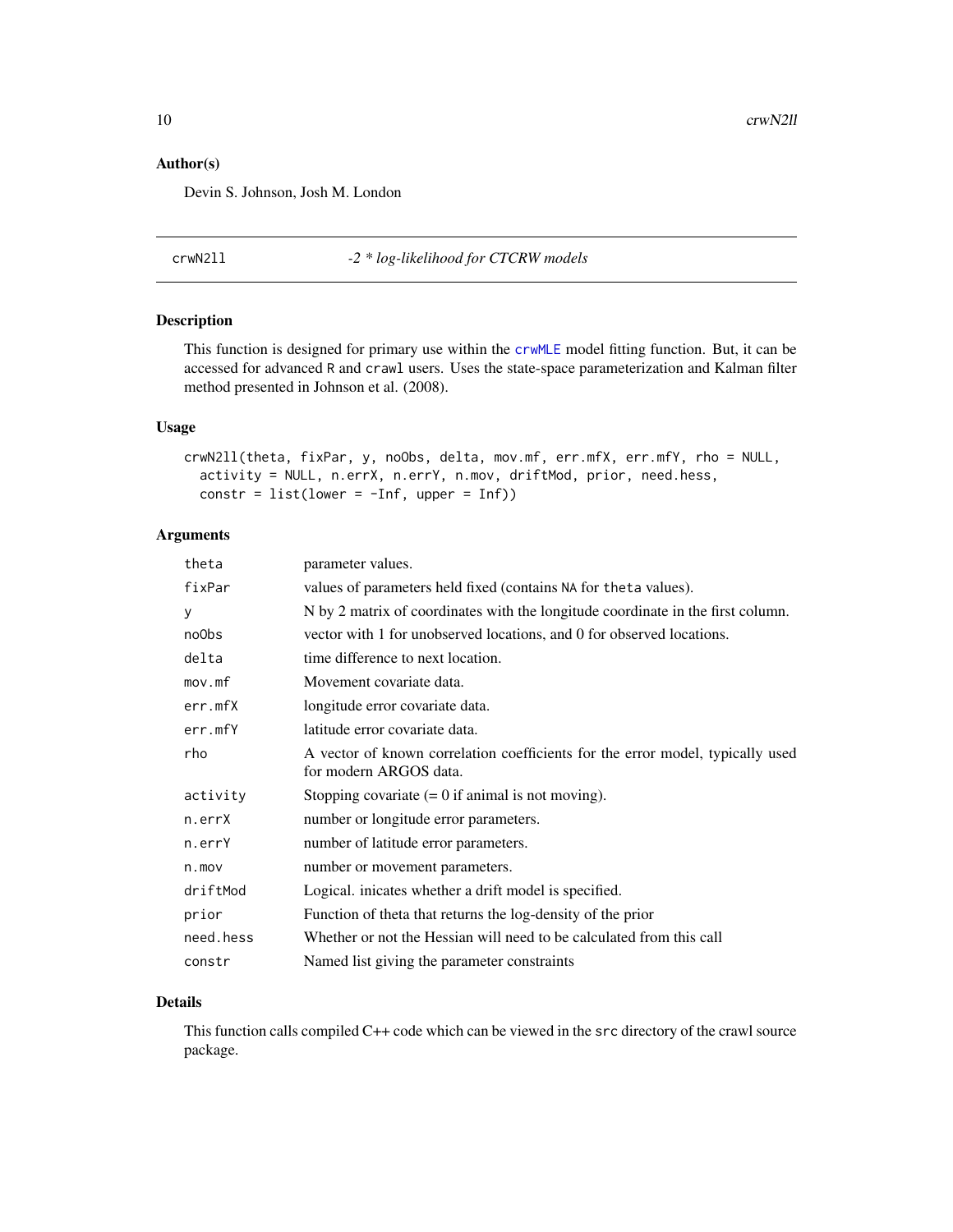#### <span id="page-10-0"></span>crwPostIS 11

# Value

-2 \* log-likelihood value for specified CTCRW model.

# Author(s)

Devin S. Johnson

# References

Johnson, D., J. London, M. -A. Lea, and J. Durban. 2008. Continuous-time model for animal telemetry data. Ecology 89:1208-1215.

#### See Also

[crwMLE](#page-6-1)

<span id="page-10-1"></span>crwPostIS *Simulate a value from the posterior distribution of a CTCRW model*

# Description

The crwPostIS draws a set of states from the posterior distribution of a fitted CTCRW model. The draw is either conditioned on the fitted parameter values or "full" posterior draw with approximated parameter posterior

# Usage

```
crwPostIS(object.sim, fullPost = TRUE, df = Inf, scale = 1,
  thetaSamp = NULL)
```
#### Arguments

| object.sim | A crwSimulator object from crwSimulator.                                                                                          |
|------------|-----------------------------------------------------------------------------------------------------------------------------------|
| fullPost   | logical. Draw parameter values as well to simulate full posterior                                                                 |
| df         | degrees of freedom for multivariate t distribution approximation to parameter<br>posterior                                        |
| scale      | Extra scaling factor for t distribution approximation                                                                             |
| thetaSamp  | If multiple parameter samples are available in object sim, setting the taSamp=n<br>will use the nth sample. Defaults to the last. |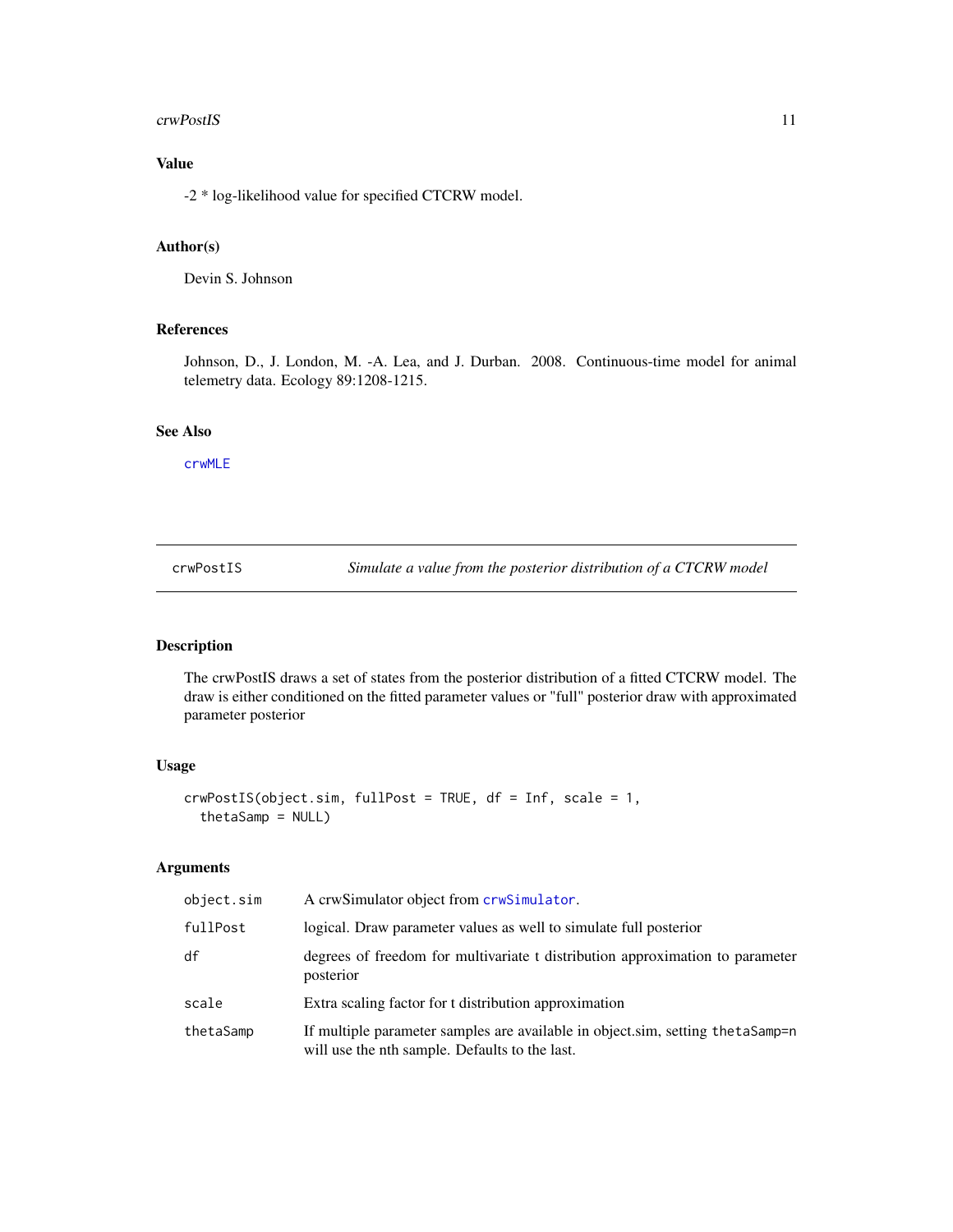# <span id="page-11-0"></span>Details

The crwPostIS draws a posterior sample of the track state matrices. If fullPost was set to TRUE when the object.sim was build in [crwSimulator](#page-15-1) then a psuedo-posterior draw will be made by first sampling a parameter value from a multivariate t distribution which approximates the marginal posterior distribution of the parameters. The covariance matrix from the fitted model object is used to scale the MVt approximation. In addition, the factor "scale" can be used to further adjust the approximation. Further, the parameter simulations are centered on the fitted values.

To correct for the MVt approximation, the importance sampling weight is also supplied. When calulating averages of track functions for Bayes estimates one should use the importance sampling weights to calculate a weighted average (normalizing first, so the weights sum to 1).

#### Value

List with the following elements:

| alpha.sim.y | A matrix a simulated latitude state values                             |
|-------------|------------------------------------------------------------------------|
| alpha.sim.x | Matrix of simulated longitude state values                             |
| locType     | Indicates prediction types with a "p" or observation times with an "o" |
| Time        | Initial state covariance for latitude                                  |
| loglik      | log likelihood of simulated parameter                                  |
| par         | Simulated parameter value                                              |
| log.isw     | non normalized log importance sampling weight                          |
|             |                                                                        |

#### Author(s)

Devin S. Johnson

#### See Also

See demo(northernFurSealDemo) for example.

<span id="page-11-1"></span>

| crwPredict | Predict animal locations and velocities using a fitted CTCRW model |
|------------|--------------------------------------------------------------------|
|            | and calculate measurement error fit statistics                     |

#### Description

The crwMEfilter function uses a fitted model object from crwMLE to predict animal locations (with estimated uncertainty) at times in the original data set and supplimented by times in predTime. If speedEst is set to TRUE, then animal log-speed is also estimated. In addition, the measurement error shock detection filter of de Jong and Penzer (1998) is also calculated to provide a measure for outlier detection.

#### Usage

```
crwPredict(object.crwFit, predTime = NULL, return.type = "minimal", ...)
```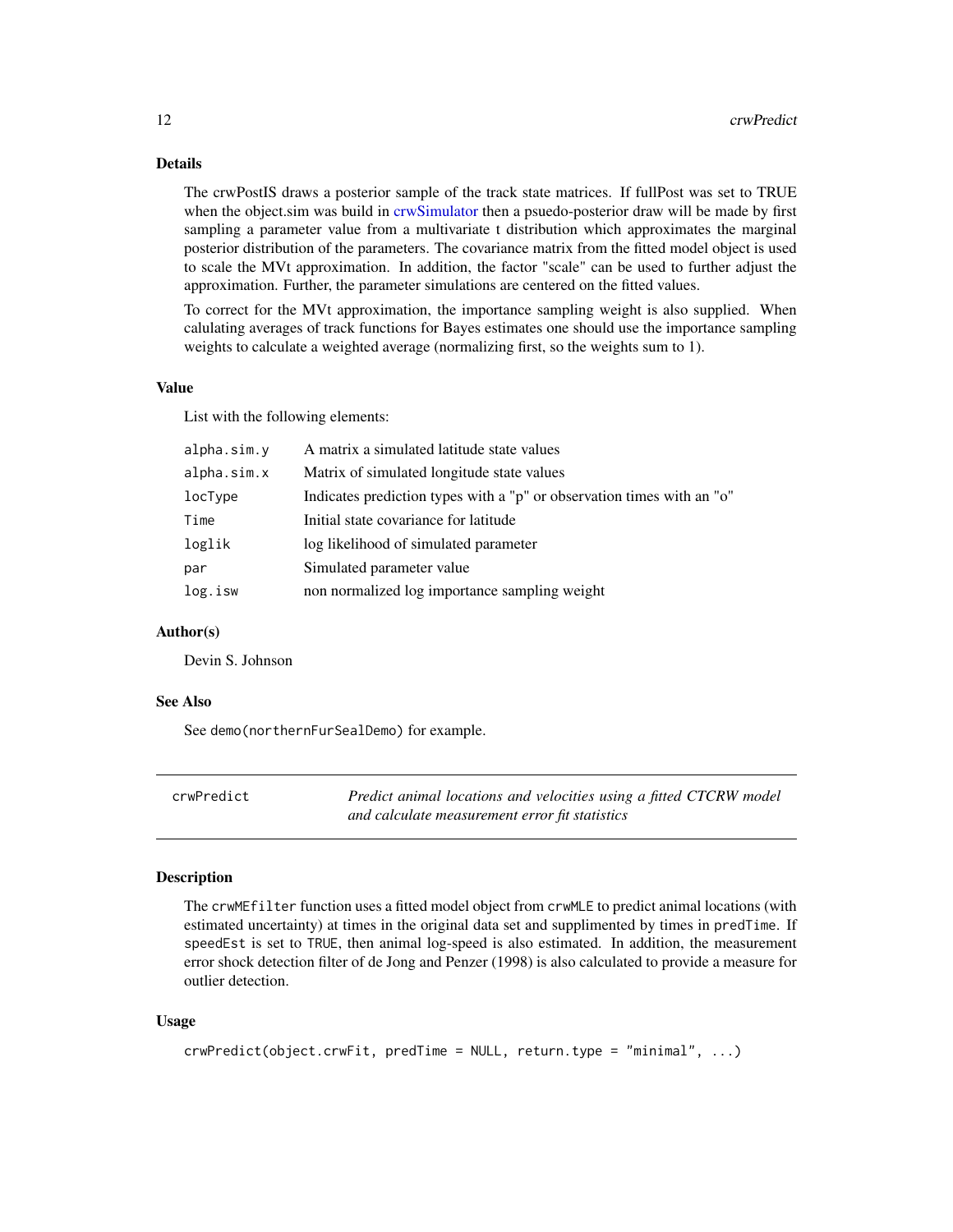#### <span id="page-12-0"></span>crwPredict 23

#### **Arguments**

|             | object.crwFit A model object from crwMLE.                                                                                                 |
|-------------|-------------------------------------------------------------------------------------------------------------------------------------------|
| predTime    | vector of desired prediction times (numeric or POSIXct). Alternatively, a char-<br>acter vector specifying a time interval (see Details). |
| return.type | character. Should be one of "minimal", "flat", "list" (see Details).                                                                      |
| $\cdots$    | Additional arguments for testing new features                                                                                             |

# Details

The requirements for data are the same as those for fitting the model in [crwMLE](#page-6-1).

• ("predTime") predTime can be either passed as a separate vector of POSIXct or numeric values for all prediction times expected in the returned object. Note, previous versions of crwPredict would return both times specified via predTime as well as each original observed time. This is no longer the default (see return.type). If the original data were provided as a POSIXct type, then crwPredict can derive a sequence of regularly spaced prediction times from the original data. This is specified by providing a character string that corresponds to the by argument of the seq.POSIXt function (e.g. '1 hour', '30 mins'). crwPredict will round the first observed time up to the nearest unit (e.g. '1 hour' will round up to the nearest hour, '30 mins' will round up to the nearest minute) and start the sequence from there. The last observation time is truncated down to the nearest unit to specify the end time.

#### Value

There are three possible return types specified with return.type:

| minimal      | a data.frame with a minimal set of columns: date_time, mu.x, mu.y, se.mu.x, se.mu.y                                                   |
|--------------|---------------------------------------------------------------------------------------------------------------------------------------|
| flat         | a data set is returned with the columns of the original data plus the state esti-<br>mates, standard errors (se), and speed estimates |
| list         | List with the following elements:                                                                                                     |
| originalData | A data.frame with data merged with predTime.                                                                                          |
| alpha.hat    | Predicted state                                                                                                                       |
| Var.hat      | array where $\forall$ ar.hat $[$ ,, i] is the prediction covariance matrix for alpha.hat $[$ , i].                                    |

#### Author(s)

Devin S. Johnson

#### References

de Jong, P. and Penzer, J. (1998) Diagnosing shocks in time series. Journal of the American Statistical Association 93:796-806.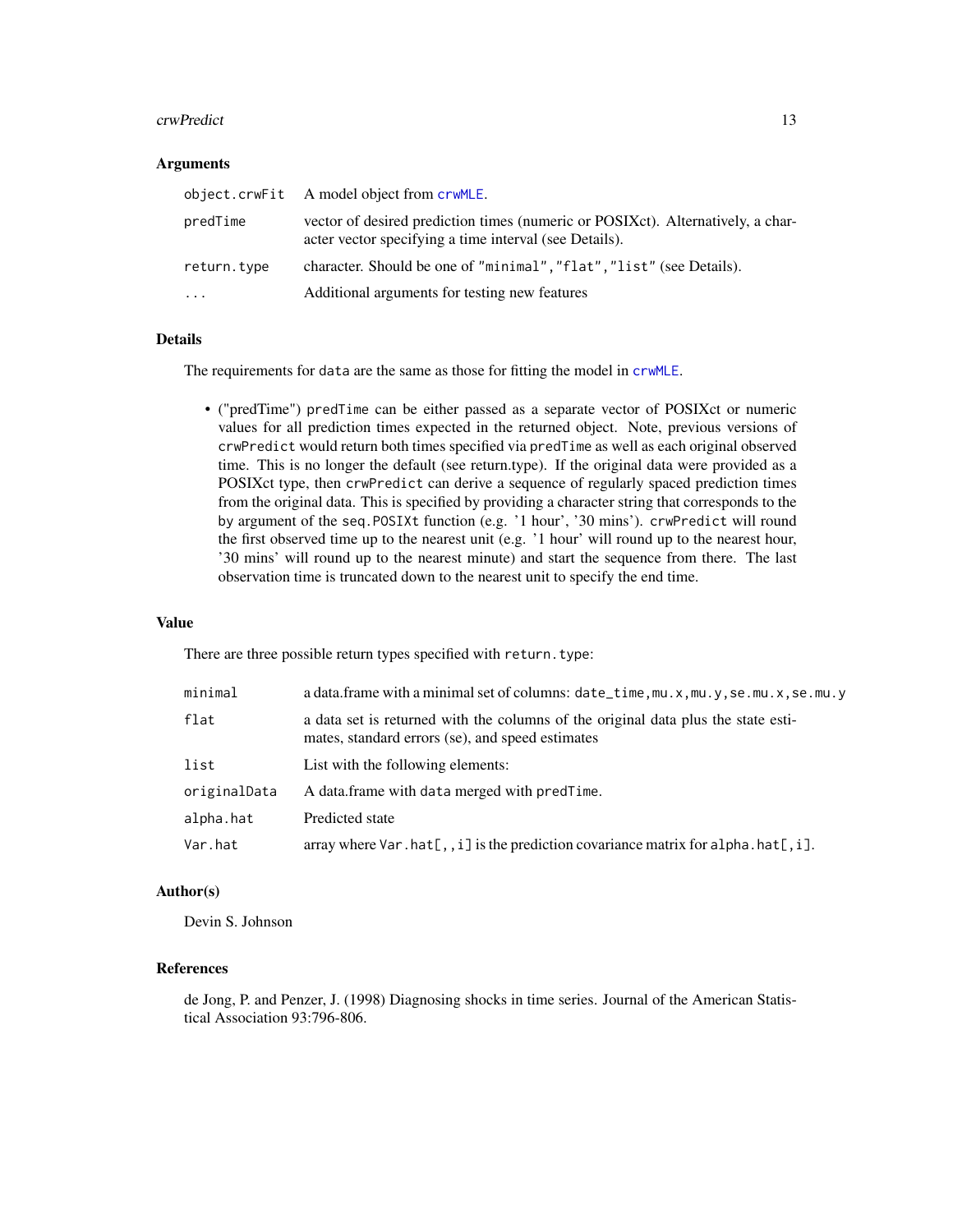<span id="page-13-0"></span>

Creates 2 types of plots of a crwPredict object: a plot of both coordinate axes with prediction intervals and a plot of just observed locations and predicted locations.

# Usage

```
crwPredictPlot(object, plotType = "ll", ...)
```
#### Arguments

| object                  | crwPredict object.                                                    |
|-------------------------|-----------------------------------------------------------------------|
| plotType                | type of plot has to be one of the following: "map" or "ll" (default). |
| $\cdot$ $\cdot$ $\cdot$ | Further arguments passed to plotting commands.                        |

## Value

A plot.

#### Author(s)

Devin S. Johnson and Sebastian Luque

#### See Also

See demo(northernFurSealDemo) for additional examples.

crwSamplePar *Create a weighted importance sample for posterior predictive track simulation.*

#### Description

The crwSamplePar function uses a fitted model object from crwMLE and a set of prediction times to construct a list from which [crwPostIS](#page-10-1) will draw a sample from either the posterior distribution of the state vectors conditional on fitted parameters or a full posterior draw from an importance sample of the parameters.

#### Usage

```
crwSamplePar(object.sim, method = "IS", size = 1000, df = Inf,
  grid.eps = 1, crit = 2.5, scale = 1, quad.ask = T, force.quad)
```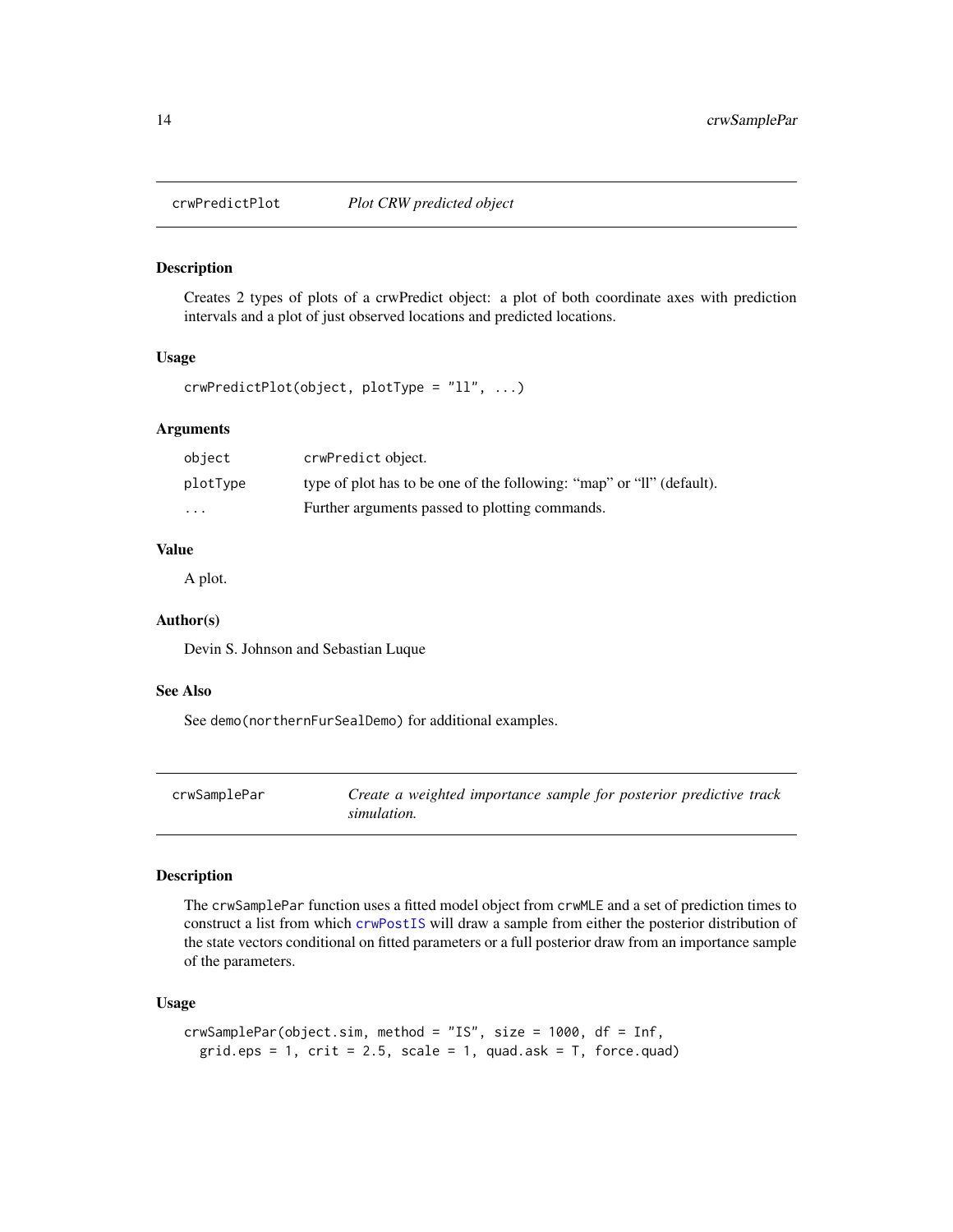# <span id="page-14-0"></span>crwSamplePar 15

# Arguments

| object.sim | A simulation object from crwSimulator.                                                                                                                                                                            |
|------------|-------------------------------------------------------------------------------------------------------------------------------------------------------------------------------------------------------------------|
| method     | Method for obtaining weights for movement parameter samples                                                                                                                                                       |
| size       | Size of the parameter importance sample                                                                                                                                                                           |
| df         | Degrees of freedom for the t approximation to the parameter posterior                                                                                                                                             |
| grid.eps   | Grid size for method="quadrature"                                                                                                                                                                                 |
| crit       | Criterion for deciding "significance" of quadrature points (difference in log-<br>likelihood)                                                                                                                     |
| scale      | Scale multiplier for the covariance matrix of the t approximation                                                                                                                                                 |
| quad.ask   | Logical, for method='quadrature'. Whether or not the sampler should ask if<br>quadrature sampling should take place. It is used to stop the sampling if the<br>number of likelihood evaluations would be extreme. |
| force.quad | A logical indicating whether or not to force the execution of the quadrature<br>method for large parameter vectors.                                                                                               |

# Details

The crwSamplePar function uses the information in a [crwSimulator](#page-15-1) object to create a set of weights for importance sample-resampling of parameters in a full posterior sample of parameters and locations using [crwPostIS](#page-10-1). This function is usually called from [crwPostIS](#page-10-1). The average user should have no need to call this function directly.

#### Value

List with the following elements:

| X        | Longitude coordinate with NA at prediction times                       |
|----------|------------------------------------------------------------------------|
| У        | Similar to above for latitude                                          |
| locType  | Indicates prediction types with a "p" or observation times with an "o" |
| P1.y     | Initial state covariance for latitude                                  |
| P1.x     | Initial state covariance for longitude                                 |
| a1.y     | Initial latitude state                                                 |
| a1.x     | Initial longitude state                                                |
| n.errX   | number of longitude error model parameters                             |
| n.errY   | number of latitude error model parameters                              |
| delta    | vector of time differences                                             |
| driftMod | Logical. indicates random drift model                                  |
| stopMod  | Logical. Indicated stop model fitted                                   |
| stop.mf  | stop model design matrix                                               |
| err.mfX  | Longitude error model design matrix                                    |
| err.mfY  | Latitude error model design matrix                                     |
|          |                                                                        |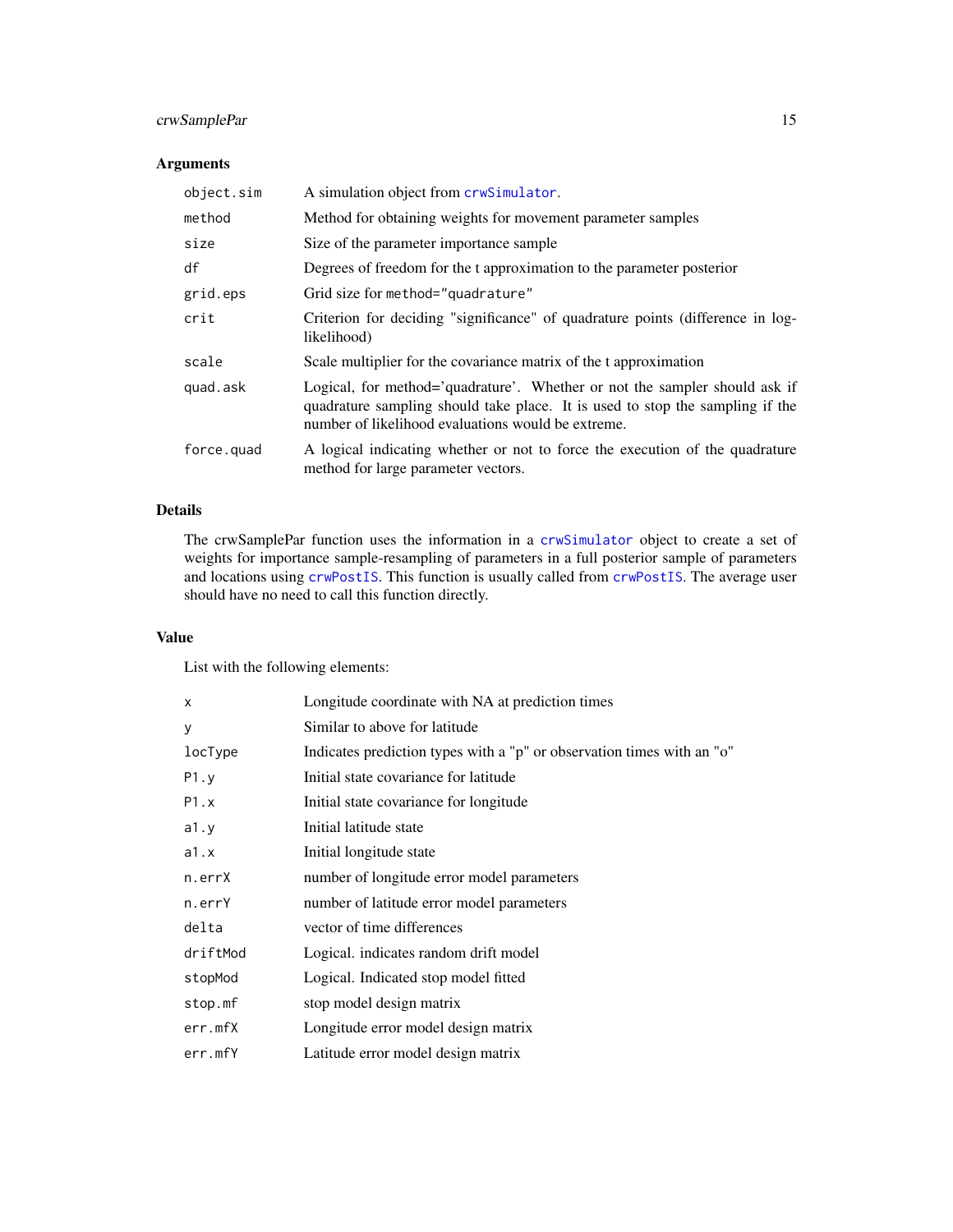<span id="page-15-0"></span>

| mov.mf        | Movement model design matrix                                                                               |
|---------------|------------------------------------------------------------------------------------------------------------|
| fixPar        | Fixed values for parameters in model fitting                                                               |
| Cmat          | Covaraince matrix for parameter sampling distribution                                                      |
| Lmat          | Cholesky decomposition of Cmat                                                                             |
| par           | fitted parameter values                                                                                    |
| Ν             | Total number of locations                                                                                  |
| loglik        | log likelihood of the fitted model                                                                         |
| Time          | vector of observation times                                                                                |
| coord         | names of coordinate vectors in original data                                                               |
| Time.name     | Name of the observation times vector in the original data                                                  |
| thetaSampList | A list containing a data frame of parameter vectors and their associated proba-<br>bilities for a resample |

# Author(s)

Devin S. Johnson

# See Also

See demo(northernFurSealDemo) for example.

<span id="page-15-1"></span>

|  | crwSimulator |  |  | Construct a posterior simulation object for the CTCRW state vectors |
|--|--------------|--|--|---------------------------------------------------------------------|
|--|--------------|--|--|---------------------------------------------------------------------|

# Description

The crwSimulator function uses a fitted model object from crwMLE and a set of prediction times to construct a list from which [crwPostIS](#page-10-1) will draw a sample from either the posterior distribution of the state vectors conditional on fitted parameters or a full posterior draw from an importance sample of the parameters.

#### Usage

```
crwSimulator(object.crwFit, predTime = NULL, method = "IS", parIS = 1000,
  df = Inf, grid.eps = 1, crit = 2.5, scale = 1, quad.ask = TRUE,
  force.quad)
```
# Arguments

|          | object.crwFit A model object from crwMLE.                   |
|----------|-------------------------------------------------------------|
| predTime | vector of additional prediction times.                      |
| method   | Method for obtaining weights for movement parameter samples |
| parIS    | Size of the parameter importance sample                     |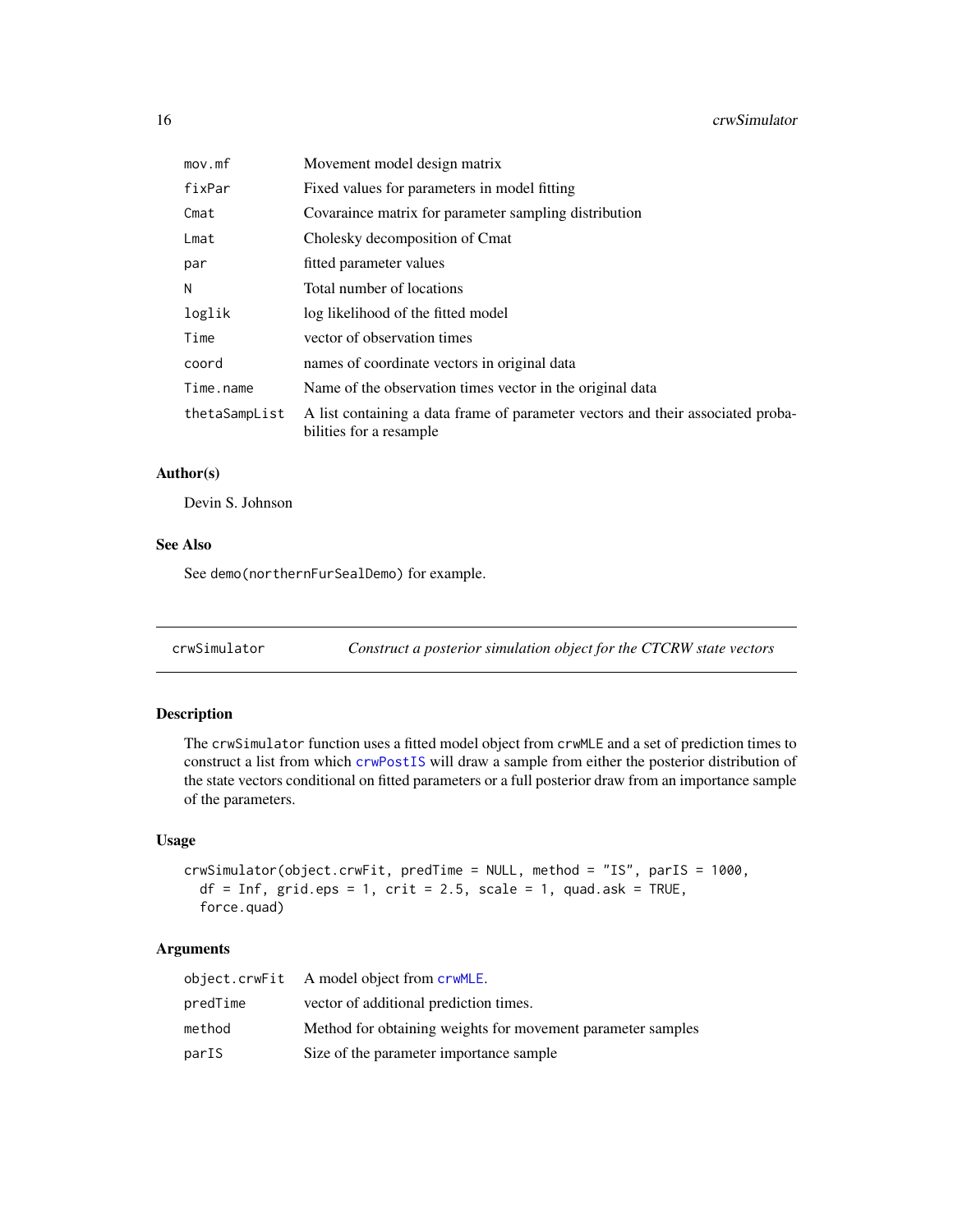# <span id="page-16-0"></span>crwSimulator 17

| df         | Degrees of freedom for the t approximation to the parameter posterior                                                                                                                                             |
|------------|-------------------------------------------------------------------------------------------------------------------------------------------------------------------------------------------------------------------|
| grid.eps   | Grid size for method="quadrature"                                                                                                                                                                                 |
| crit       | Criterion for deciding "significance" of quadrature points (difference in log-<br>likelihood)                                                                                                                     |
| scale      | Scale multiplier for the covariance matrix of the t approximation                                                                                                                                                 |
| quad.ask   | Logical, for method='quadrature'. Whether or not the sampler should ask if<br>quadrature sampling should take place. It is used to stop the sampling if the<br>number of likelihood evaluations would be extreme. |
| force.quad | A logical indicating whether or not to force the execution of the quadrature<br>method for large parameter vectors.                                                                                               |

# Details

The crwSimulator function produces a list and preprocesses the necessary components for repeated track simulation from a fitted CTCRW model from [crwMLE](#page-6-1). The method argument can be one of "IS" or "quadrature". If method="IS" is chosen standard importance sampling will be used to calculate the appropriate weights via t proposal with df degrees of freedom. If df=Inf (default) then a multivariate normal distribution is used to approximate the parameter posterior. If method="quadrature", then a regular grid over the posterior is used to calculate the weights. The argument grid.eps controls the quadrature grid. The arguments are approximately the upper and lower limit in terms of standard deviations of the posterior. The default is grid.eps, in units of 1sd. If object.crwFit was fitted with crwArgoFilter, then the returned list will also include p.out, which is the approximate probability that the observation is an outlier.

#### Value

List with the following elements:

| X        | Longitude coordinate with NA at prediction times                       |
|----------|------------------------------------------------------------------------|
| У        | Similar to above for latitude                                          |
| locType  | Indicates prediction types with a "p" or observation times with an "o" |
| P1.y     | Initial state covariance for latitude                                  |
| P1.x     | Initial state covariance for longitude                                 |
| a1.y     | Initial latitude state                                                 |
| a1.x     | Initial longitude state                                                |
| n.errX   | number of longitude error model parameters                             |
| n.errY   | number of latitude error model parameters                              |
| delta    | vector of time differences                                             |
| driftMod | Logical. indicates random drift model                                  |
| stopMod  | Logical. Indicated stop model fitted                                   |
| stop.mf  | stop model design matrix                                               |
| err.mfX  | Longitude error model design matrix                                    |
| err.mfY  | Latitude error model design matrix                                     |
|          |                                                                        |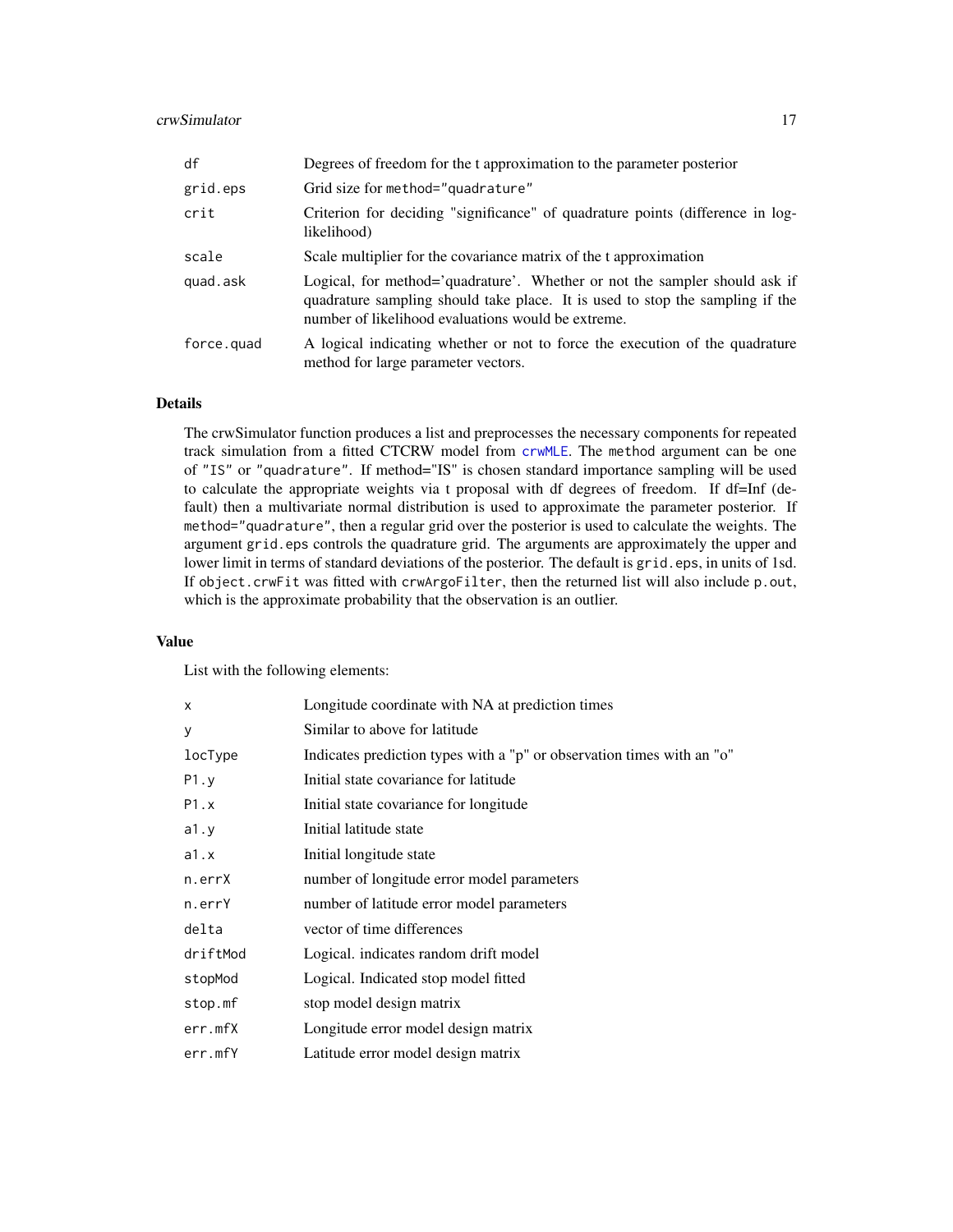<span id="page-17-0"></span>

| mov.mf        | Movement model design matrix                                                                               |
|---------------|------------------------------------------------------------------------------------------------------------|
| fixPar        | Fixed values for parameters in model fitting                                                               |
| Cmat          | Covaraince matrix for parameter sampling distribution                                                      |
| Lmat          | Cholesky decomposition of Cmat                                                                             |
| par           | fitted parameter values                                                                                    |
| Ν             | Total number of locations                                                                                  |
| loglik        | log likelihood of the fitted model                                                                         |
| Time          | vector of observation times                                                                                |
| coord         | names of coordinate vectors in original data                                                               |
| Time.name     | Name of the observation times vector in the original data                                                  |
| thetaSampList | A list containing a data frame of parameter vectors and their associated proba-<br>bilities for a resample |

#### Author(s)

Devin S. Johnson

#### See Also

See demo(northernFurSealDemo) for example.

| Coerce to sf/sfc object<br>crw_as_sf |  |
|--------------------------------------|--|
|--------------------------------------|--|

#### Description

Provides reliable conversion of "crwIS" and "crwPredict" objects into simple features objects supported in the "sf" package. Both "sf" objects with "POINT" geometry and "sfc\_LINESTRING" objects are created. Coersion of "crwPredict" objects to "sfc\_LINESTRING" has an option "group" argument when the "crwPredict" object includes predictions from multiple deployments. The grouping column will be used and a tibble of multiple "sf\_LINESTRING" objects will be returned

# Usage

```
crw_as_sf(crw_object, ftype, locType, group)
## S3 method for class 'crwIS'
crw_as_sf(crw_object, ftype, locType = c("p", "o"),
  group = NULL, ...)## S3 method for class 'crwPredict'
crw_as_sf(crw_object, ftype, locType = c("p", "o"),
 group = NULL, ...)
```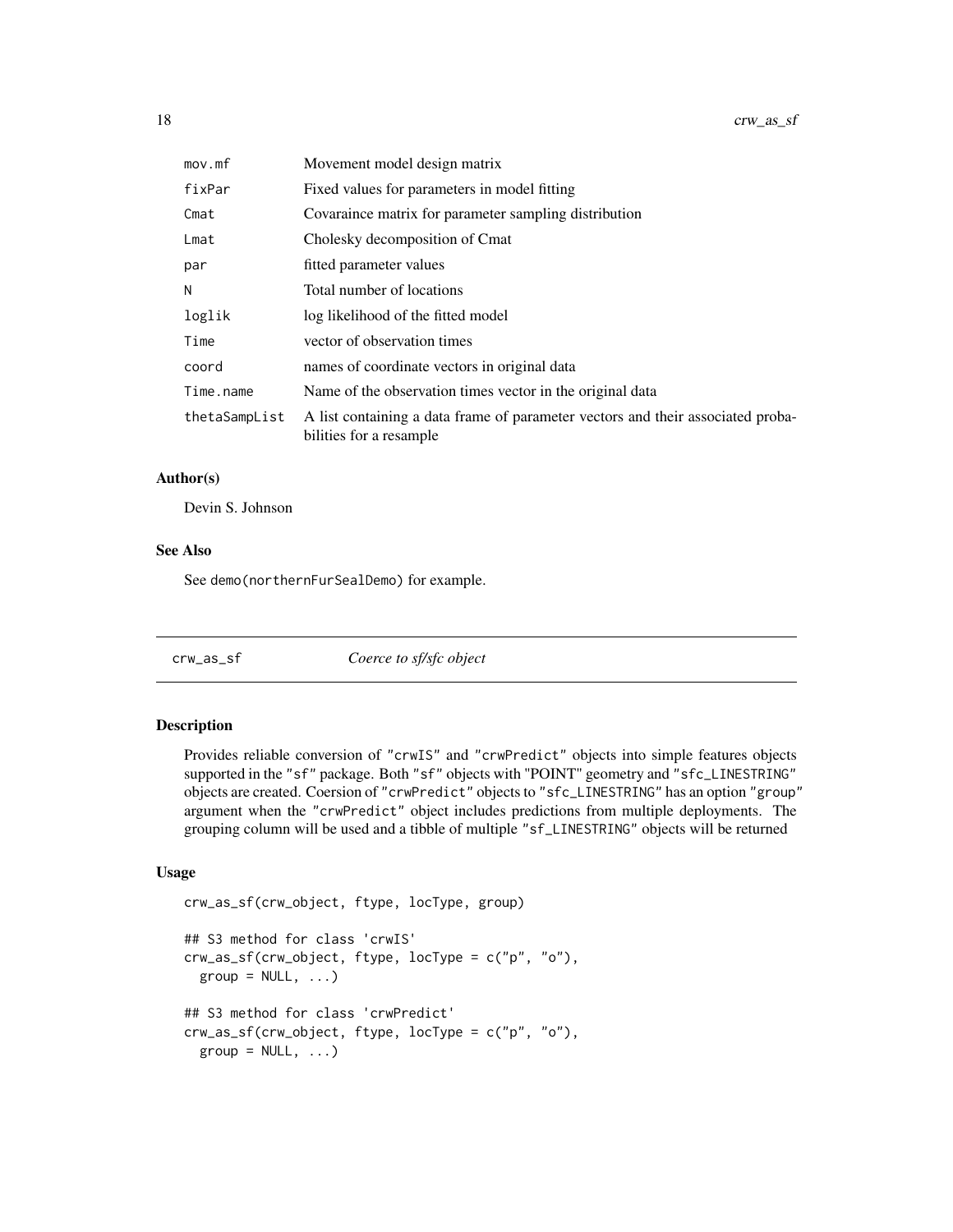# <span id="page-18-0"></span>crw\_as\_tibble 19

#### Arguments

| crw_object | an object of class "crwIS" or "crwPredict"                                                 |
|------------|--------------------------------------------------------------------------------------------|
| ftype      | character of either "POINT" or "LINESTRING" specifying the feature type                    |
| locType    | character vector of location points to include ("p","o")                                   |
| group      | (optional) character specifying the column to group by for mulitple LINESTRING<br>features |
| .          | Additional arguments that are ignored                                                      |

# Methods (by class)

- crwIS: coerce crwIS object to sf (POINT or LINESTRING geometry)
- crwPredict: coerce crwPredict object to sf (POINT or LINESTRING geometry)

crw\_as\_tibble *Coerce crawl objects (crwIS and crwPredict) to tibbles*

# Description

Coerce crawl objects (crwIS and crwPredict) to tibbles

# Usage

```
crw_as_tibble(crw_object, ...)
```
## S3 method for class 'crwIS' crw\_as\_tibble(crw\_object, ...)

```
## S3 method for class 'crwPredict'
crw_as_tibble(crw_object, ...)
```
## S3 method for class 'tbl' crw\_as\_tibble(crw\_object, ...)

#### Arguments

| crw_object | an object of class "crwIS" or "crwPredict" |
|------------|--------------------------------------------|
| .          | Additional arguments that are ignored      |

#### Methods (by class)

- crwIS: coerce crwIS object to tibble
- crwPredict: coerce crwPredict object to tibble
- tbl:

# Author(s)

Josh M. London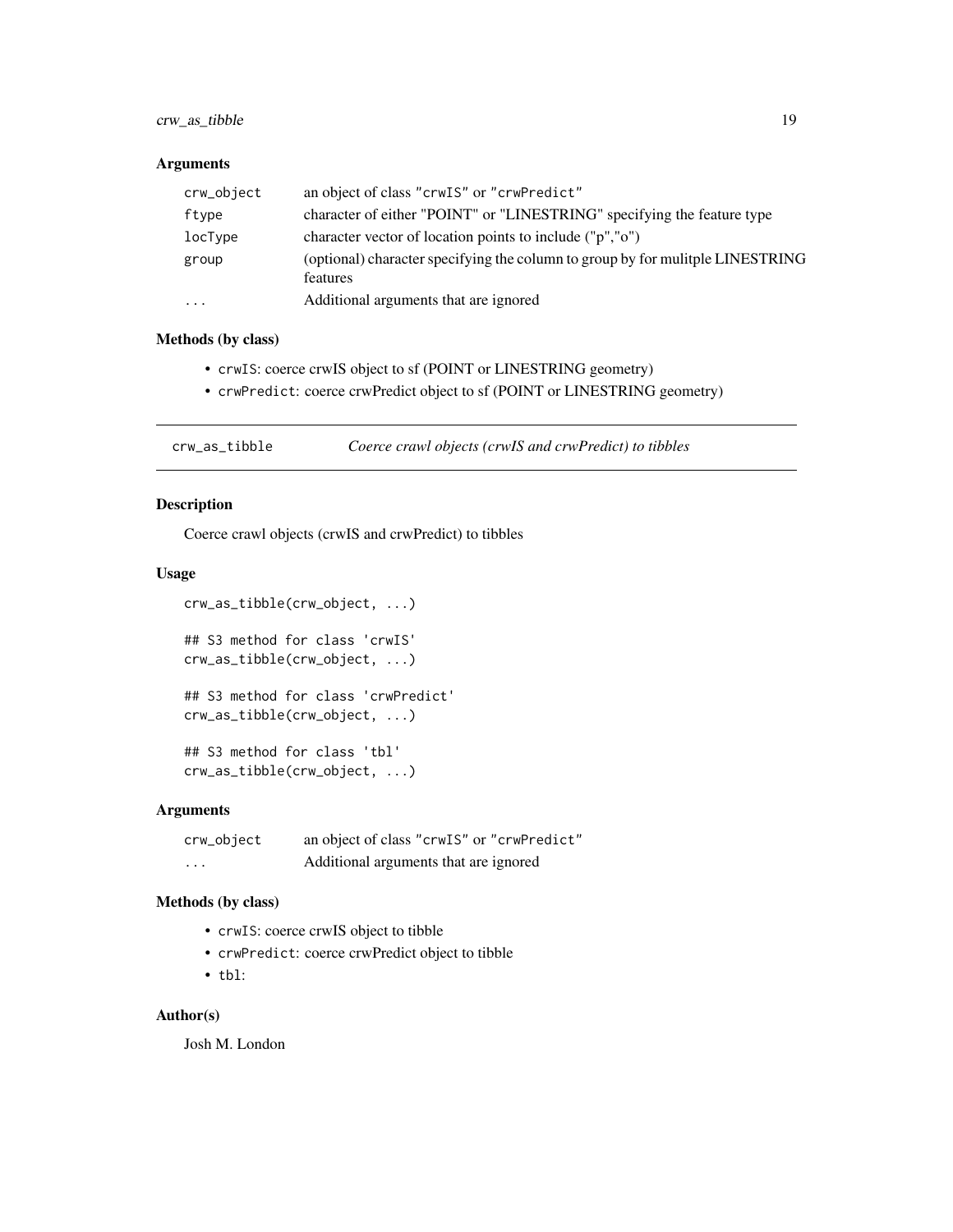<span id="page-19-0"></span>

This function takes the model spesification arguments to the [crwMLE](#page-6-1) function and displays a table with the parameter names in the order that crwMLE will use during model fitting. This is useful for specifying values for the fixPar or theta (starting values for free parameters) arguments.

# Usage

```
displayPar(mov.model = \sim1, err.model = NULL, activity = NULL,
  drift = FALSE, data, Time.name, theta, fixPar, ...)
```
# Arguments

| mov্math>model | formula object specifying the time indexed covariates for movement parameters.                                                            |
|----------------|-------------------------------------------------------------------------------------------------------------------------------------------|
| err.model      | A 2-element list of formula objects specifying the time indexed covariates for<br>location error parameters.                              |
| activity       | formula object giving the covariate for the stopping portion of the model.                                                                |
| drift          | logical indicating whether or not to include a random drift component.                                                                    |
| data           | data.frame object containg telemetry and covariate data. A Spatial PointsDataFrame<br>object from the package 'sp' will also be accepted. |
| Time.name      | character indicating name of the location time column                                                                                     |
| theta          | starting values for parameter optimization.                                                                                               |
| fixPar         | Values of parameters which are held fixed to the given value.                                                                             |
| $\ddots$ .     | Additional arguments (probably for testing new features.)                                                                                 |

# Value

A data frame with the following columns

| ParNames   | The names of the parameters specified by the arguments.                                                                                                       |
|------------|---------------------------------------------------------------------------------------------------------------------------------------------------------------|
| fixPar     | The values specified by the fixer argument for fixed values of the parameters.<br>In model fitting, these values will remain fixed and will not be estimated. |
| thetaIndex | This column provides the index of each element of the theta argument and to<br>which parameter it corresponds.                                                |
| thetaStart | If a value is given for the theta argument it will be placed in this column and<br>its elements will correspond to the thetaIdx column.                       |

#### Author(s)

Devin S. Johnson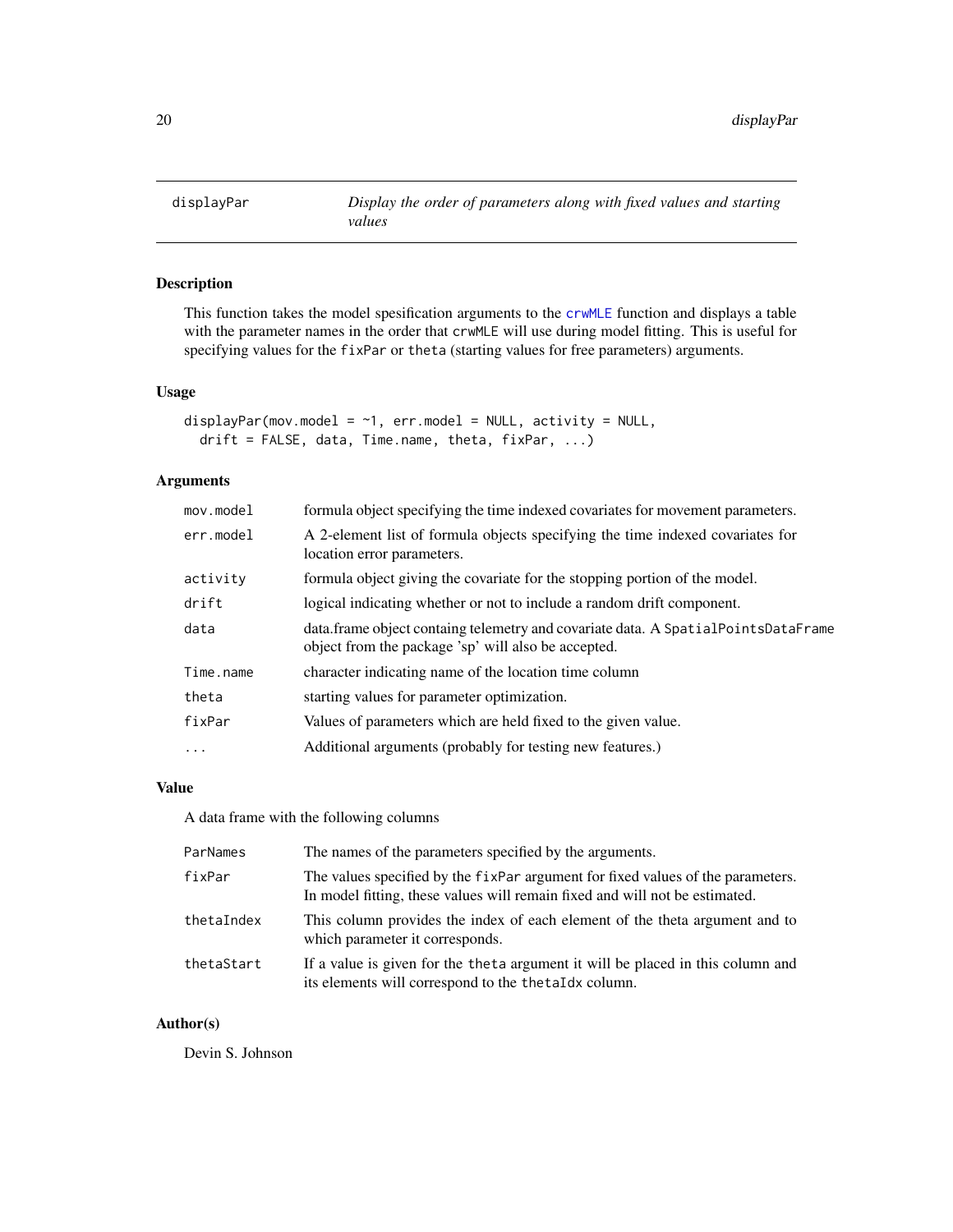# <span id="page-20-0"></span>expandPred 21

# See Also

demo(northernFurSealDemo) for example.

expandPred *Expand a time indexed data set with additional prediction times*

#### Description

Expands a covariate data frame (or vector) that has a separate time index by inserting prediction times and duplicating the covariate values for all prediction time between subsequent data times.

### Usage

expandPred(x, Time = "Time", predTime, time.col =  $FALSE$ )

# Arguments

| <b>X</b> | Data to be expanded.                                                                                               |
|----------|--------------------------------------------------------------------------------------------------------------------|
| Time     | Either a character naming the column which contains original time values, or a<br>numeric vector of original times |
| predTime | prediction times to expand data                                                                                    |
| time.col | Logical value indicating whether to attach the new times to the expanded data                                      |

#### Value

data.frame expanded by predTime

#### Author(s)

Devin S. Johnson

# Examples

```
#library(crawl)
origTime \leq c(1:10)x \le - \text{cbind}(rnorm(10), c(21:30))predTime < -seq(1,10, by=0.25)expandPred(x, Time=origTime, predTime, time.col=TRUE)
```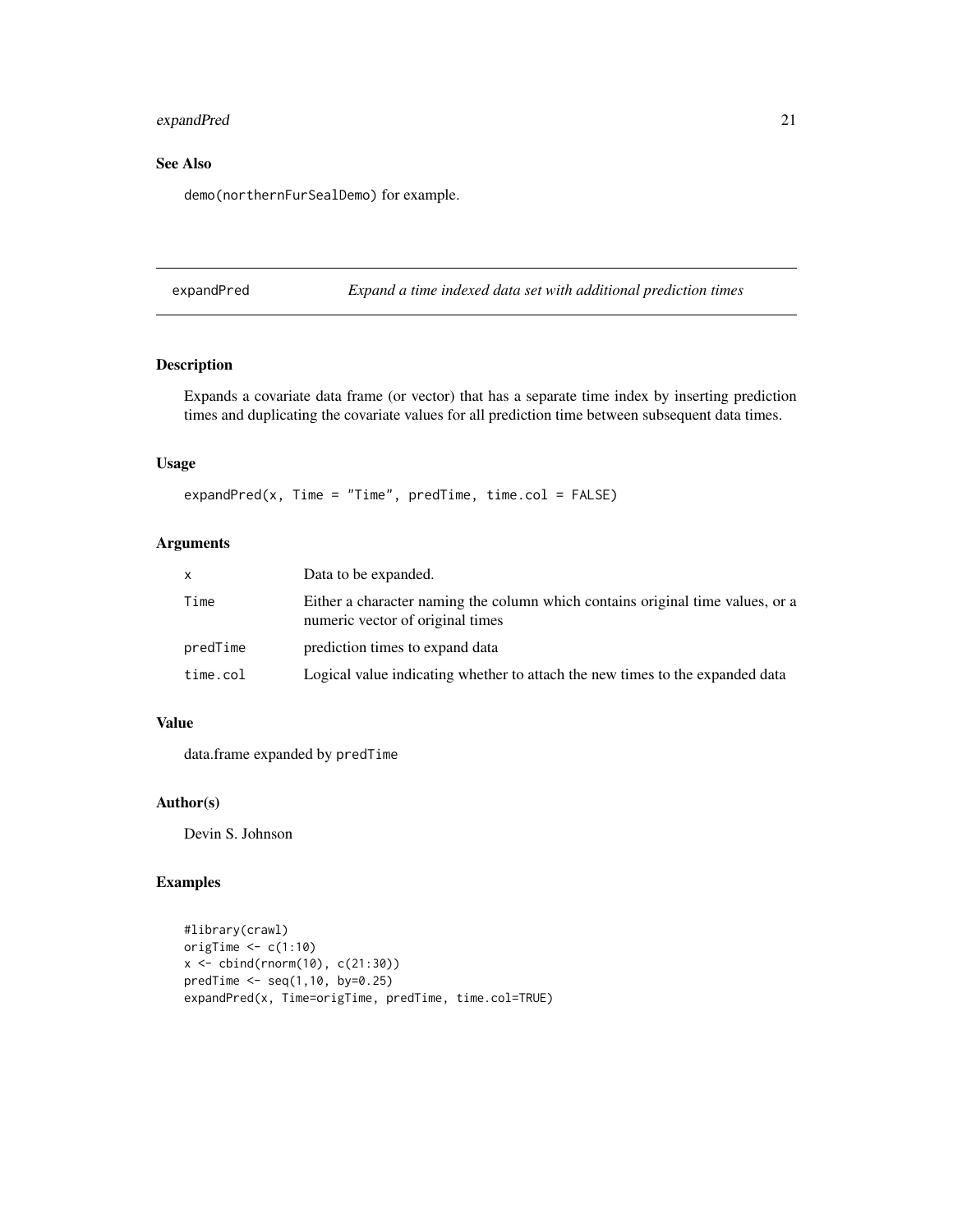<span id="page-21-0"></span>

Looks for columns in a data set that have a single unique non-missing value and fills in all NA with that value

# Usage

fillCols(data)

# Arguments

data data.frame

#### Value

data.frame

#### Author(s)

Devin S. Johnson

# Examples

```
#library(crawl)
data1 <- data.frame(constVals=rep(c(1,NA),5), vals=1:10)
data1[5,2] <- NA
data1
data2 <- fillCols(data1)
data2
mat1 < - matrix(c(rep(c(1,NA),5), 1:10), ncol=2)mat1[5,2] < -NAmat1
mat2 <- fillCols(mat1)
mat2
```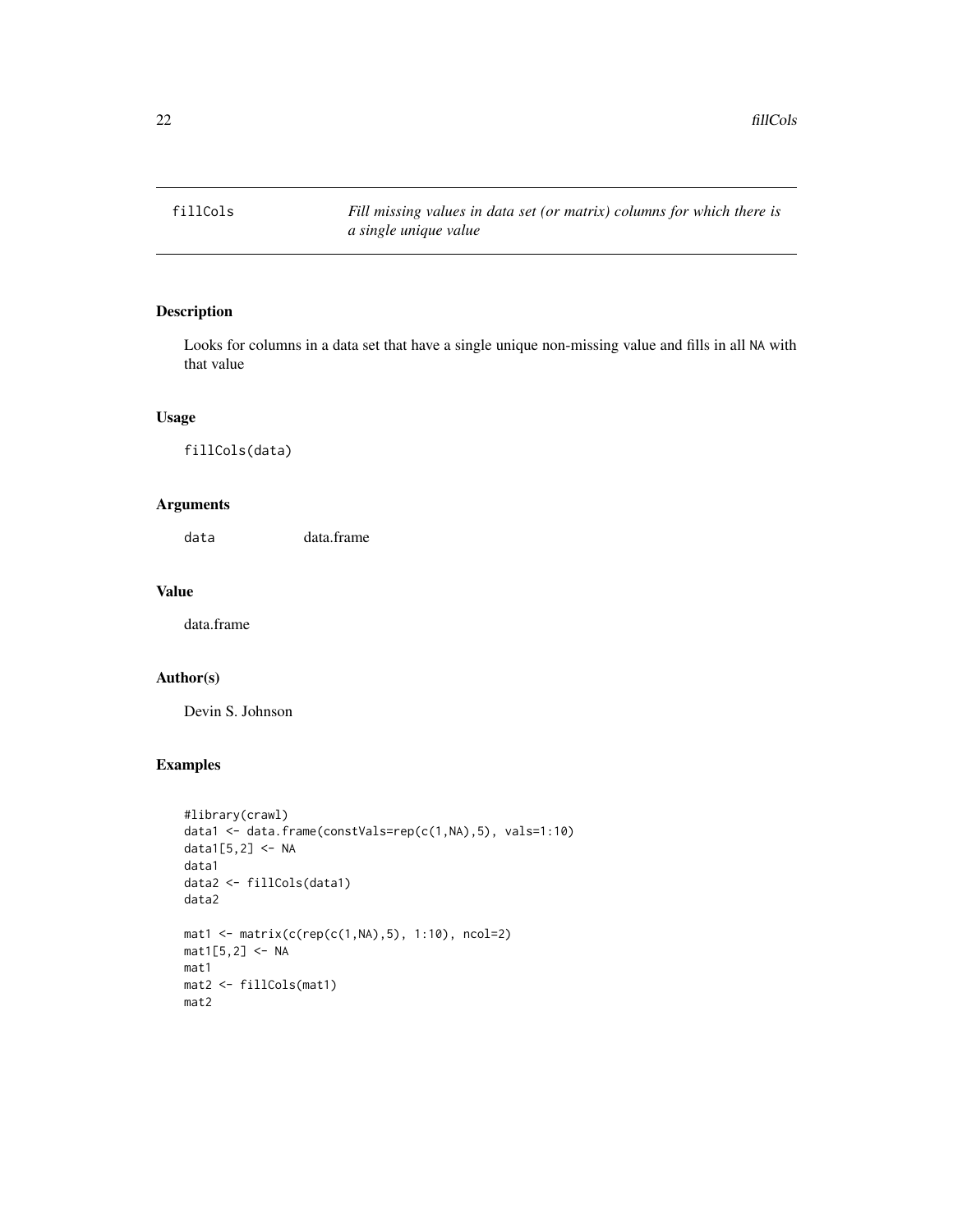<span id="page-22-0"></span>

Corrects a path so that it does not travel through a restricted area.

# Usage

fix\_path(crw\_object, vector\_mask, crwFit)

# Arguments

| crw_object  | Coordinate locations for the path. Can be one of the following classes: (1) |
|-------------|-----------------------------------------------------------------------------|
|             | 'crwIS' object from the crwPostIS function                                  |
| vector_mask | an 'sf' polygon object that defines the restricted area                     |
| crwFit      | crwFit object that was used to generate the crw object                      |

#### Value

a new crw\_object (of type crwIS)

fix\_segments *Identify segments of a path that cross a restricted area*

# Description

This function takes a crw\_object (crwIS only for now) and an 'sf' polygon object that defines the restricted area and identifies each segment of the path that crosses the restricted area. Each segment begins and ends with a coordinate that is outside the restricted area.

# Usage

fix\_segments(crw\_object, vector\_mask, crwFit)

# Arguments

| crw_object  | Coordinate locations for the path. Can be one of the following classes: (1)<br>'crwIS' object from the crwPostIS function |
|-------------|---------------------------------------------------------------------------------------------------------------------------|
| vector_mask | an 'sf' polygon object that defines the restricted area                                                                   |
| crwFit      | crwFit object that was used to generate the crw_object                                                                    |

# Value

a tibble with each record identifying the segments and pertinant values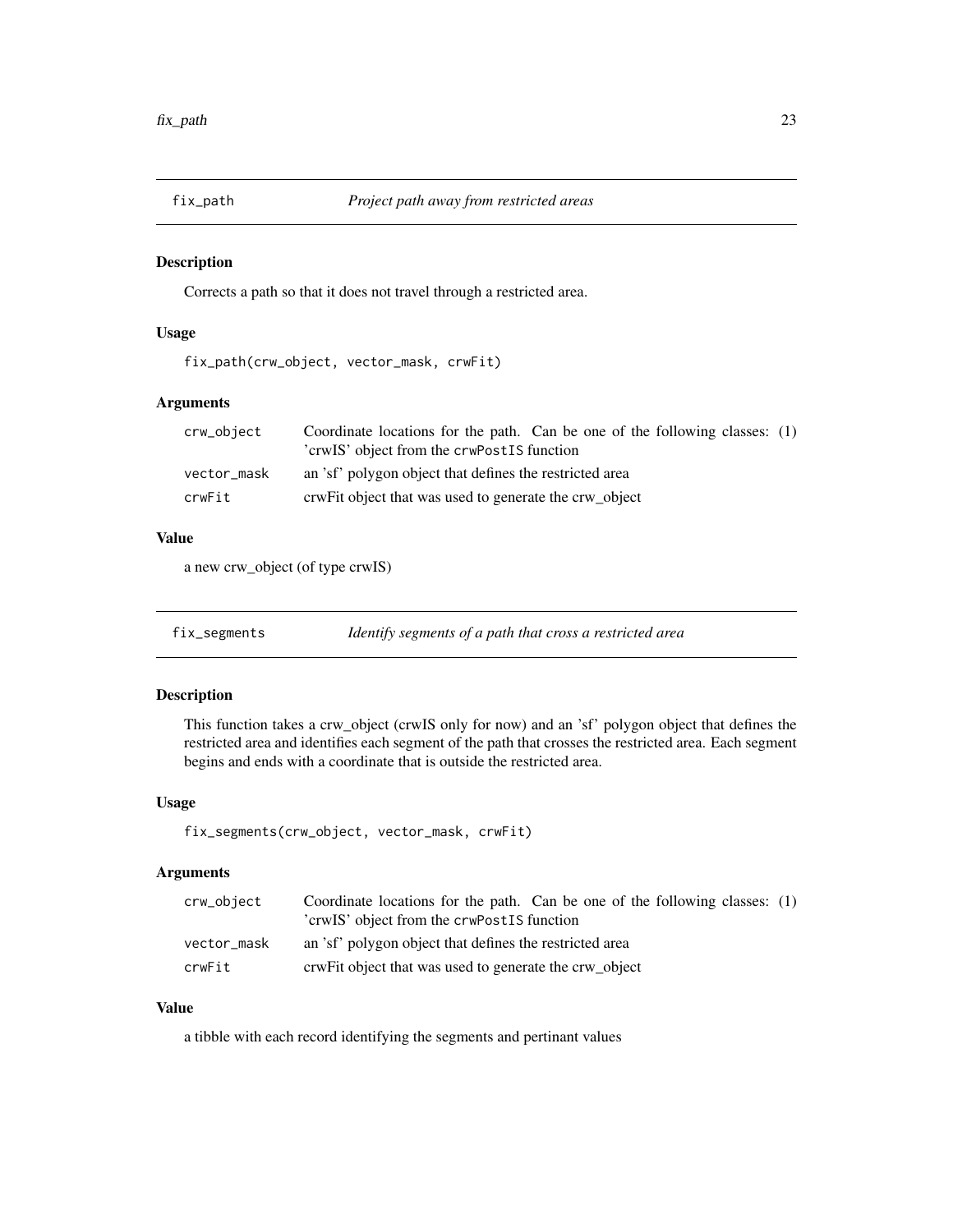<span id="page-23-0"></span>

"Flattens" a list form [crwPredict](#page-11-1) object into a flat data.frame.

#### Usage

```
flatten(predObj)
```
#### Arguments

predObj A crwPredict object

#### Value

a [data.frame](#page-0-0) version of a crwPredict list with columns for the state standard errors

# Author(s)

Devin S. Johnson

#### See Also

[northernFurSeal](#page-27-1) for use example

get\_mask\_segments *Identify segments of a path that cross through a restricted area*

## Description

This function is used to identify sections of a path that pass through a restricted area (e.g. for marine mammals or fish, a land mask). the CTCRW model in crawl cannot actively steer paths away from land. So, this function will identify path segments from the unrestrained path that pass through these areas. If the path/points end within the land area, those records will be removed. The user can then use this information to adjust the path as desired.

# Usage

get\_mask\_segments(crw\_object, vector\_mask)

#### Arguments

| crw_object  | A crw <sub>IS</sub> object from the crawl package                                 |
|-------------|-----------------------------------------------------------------------------------|
| vector_mask | A sf object from sf package that indicates restricted areas as a polygon feature. |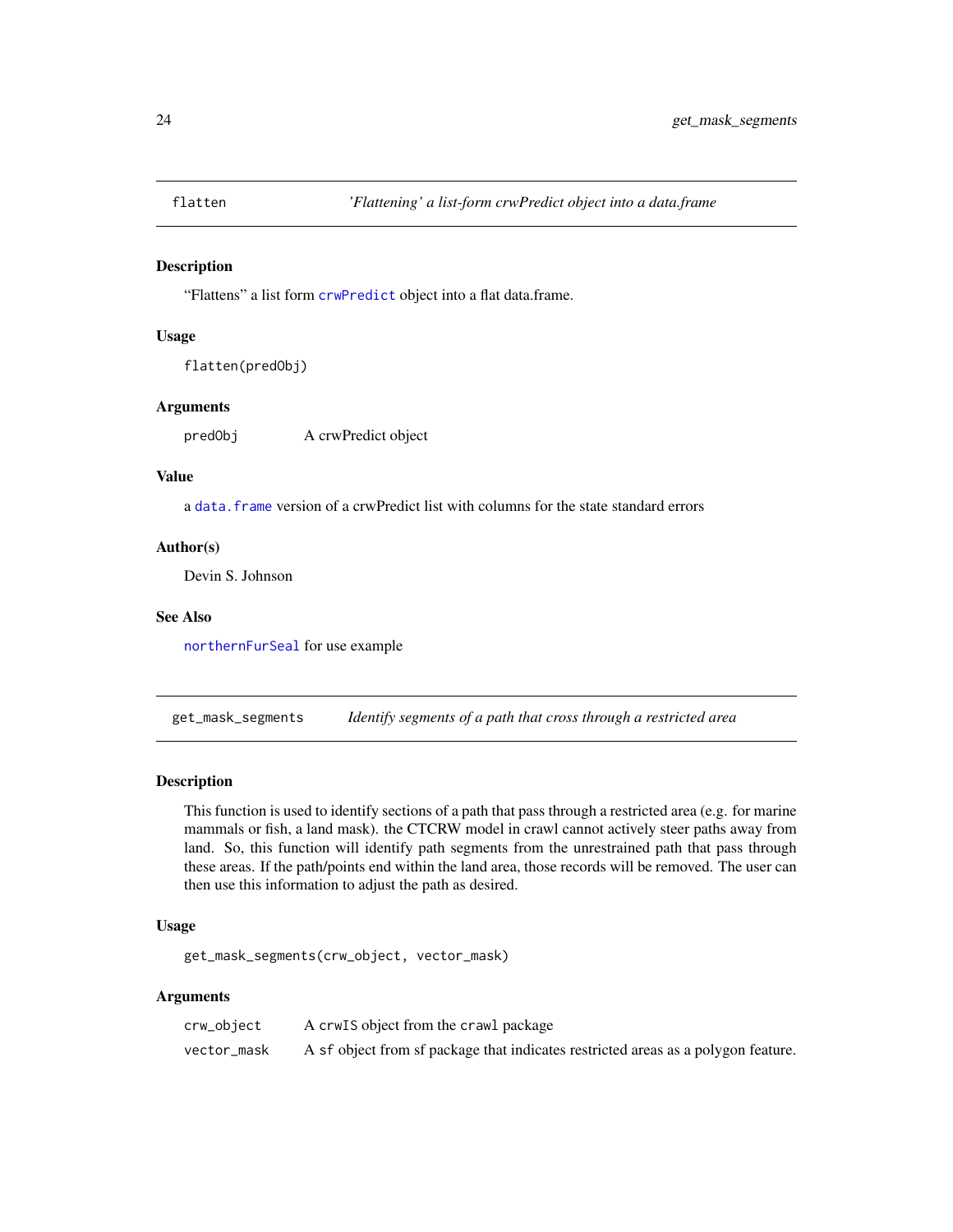#### <span id="page-24-0"></span>harborSeal 25

#### Value

A data.frame with each row associated with each section of the path that crosses a restricted area. The columns provide the start and end row indices of xy where the section occurs and the previous and post locations that are in unrestricted space.

#### Author(s)

Josh M. London (josh.london@noaa.gov)

harborSeal *Harbor seal relocation data set used in Johnson et al. (2008)*

# Description

Harbor seal relocation data set used in Johnson et al. (2008)

#### Format

A data frame with 7059 observations on the following 5 variables.

Time a numeric vector.

latitude a numeric vector.

longitude a numeric vector.

DryTime a numeric vector.

Argos\_loc\_class a factor with levels 0 1 2 3 A B.

# Author(s)

Devin S. Johnson

# Source

Marine Mammal Laboratory, Alaska Fisheries Science Center, National Marine Fisheries Service, NOAA 7600 Sand Point Way NE Seattle, WA 98115

# References

Johnson, D., J. London, M. -A. Lea, and J. Durban (2008) Continuous-time random walk model for animal telemetry data. Ecology 89:1208-1215.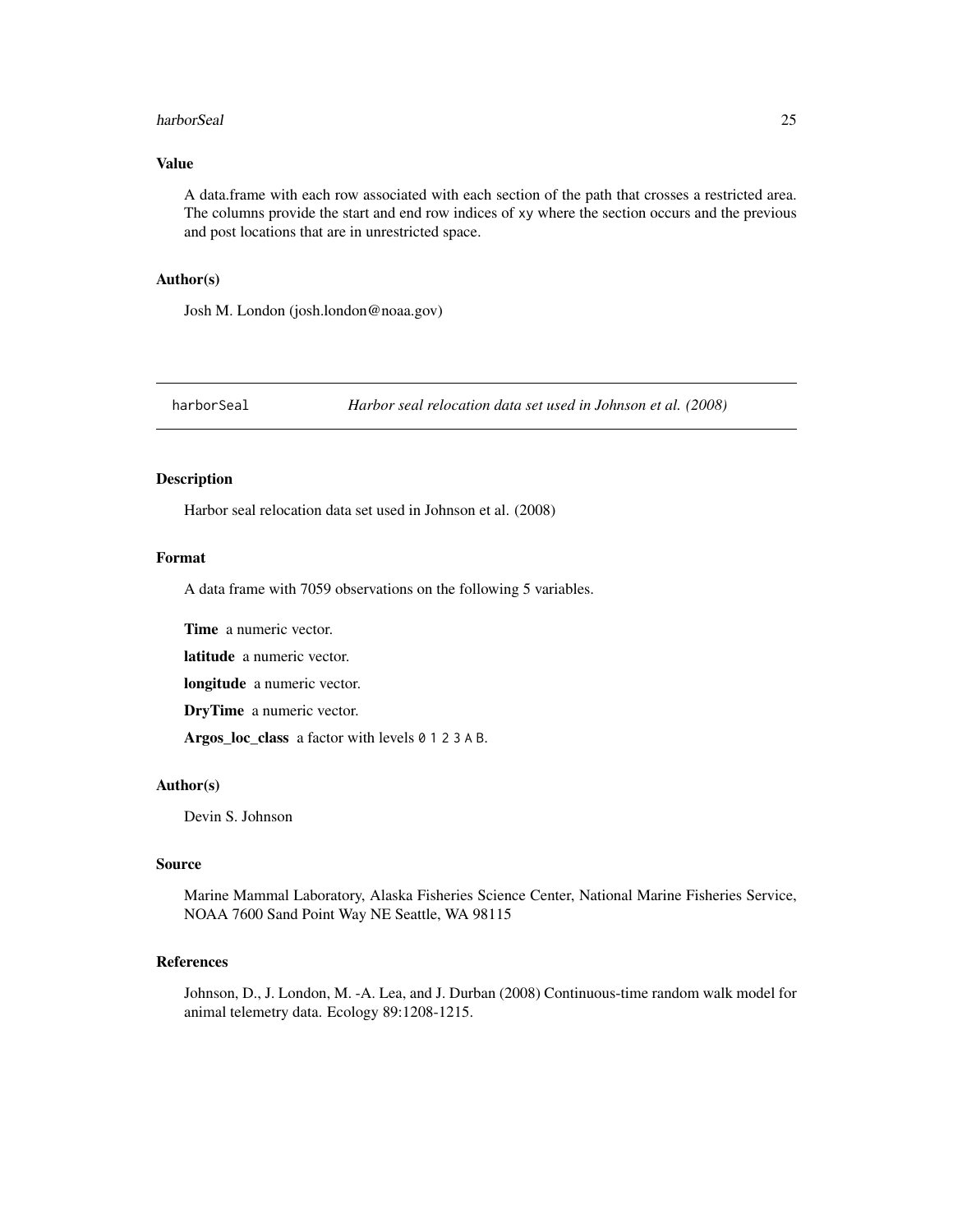<span id="page-25-0"></span>

Takes integer value produced by as.numeric(x), where x is a POSIXct vector and returns it to a POSIXct vector

#### Usage

intToPOSIX(timeVector, tz = "GMT")

# Arguments

| timeVector | A vector of integers produced by as numeric applied to a PSIX ct vector |
|------------|-------------------------------------------------------------------------|
| tz         | Time zone of the vector (see as POSIXct).                               |

#### Value

POSIXct vector

# Note

There is no check that as.numeric applied to a POSIX vector produced timeVector. So, caution is required in using this function. It was included simply because I have found it useful

# Author(s)

Devin S. Johnson

# Examples

```
#library(crawl)
timeVector <- as.numeric(Sys.time())
timeVector
intToPOSIX(timeVector, tz="")
```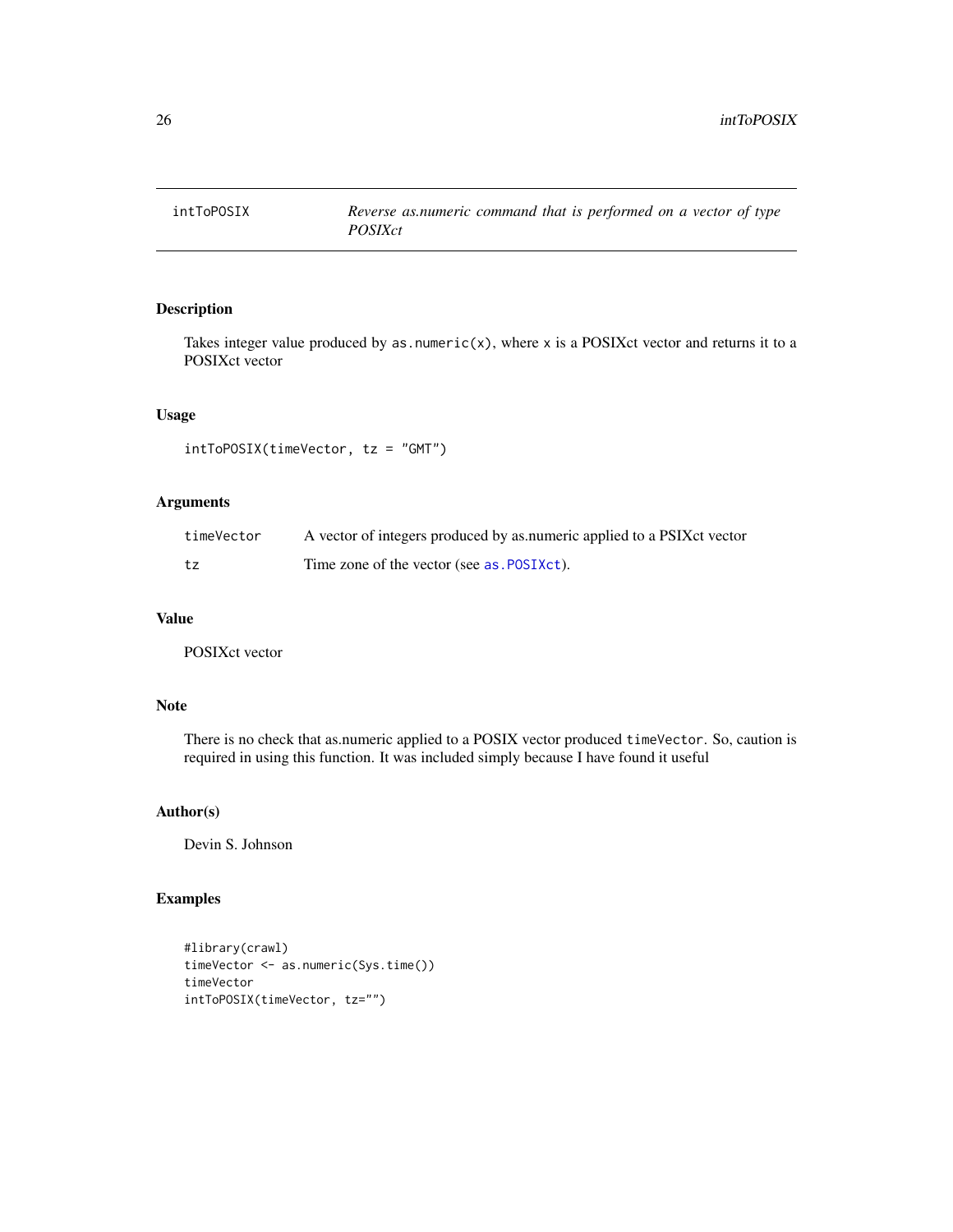<span id="page-26-0"></span>

The function merges a location data set with a stopping variable data set.

# Usage

```
mergeTrackStop(data, stopData, Time.name = "Time", interp = c("zeros",
  \text{"ma0"}, win = 2, constCol)
```
#### Arguments

| data      | Location data.                                                                   |
|-----------|----------------------------------------------------------------------------------|
| stopData  | stopping variable data set.                                                      |
| Time.name | character naming time index variable in both data sets                           |
| interp    | method of interpolation.                                                         |
| win       | window for "ma0" interpolation method.                                           |
| constCol  | columns in data for which the user would like to be constant, such as id or sex. |
|           |                                                                                  |

# Details

Simply merges the data frames and interpolates based on the chosen method. Both data frames have to use the same name for the time variable. Also contains stopType which = "o" if observed or "p" for interpolated.

The merged data is truncated to the first and last time in the location data set. Missing values in the stopping variable data set can be interpolated by replacing them with zeros (full movement) or first replacing with zeros then using a moving average to smooth the data. Only the missing values are then replace with this smoothed data. This allows a smooth transition to full movement.

# Value

Merged data.frame with new column from stopData. Missing values in the stopping variable will be interpolated

# Author(s)

Devin S. Johnson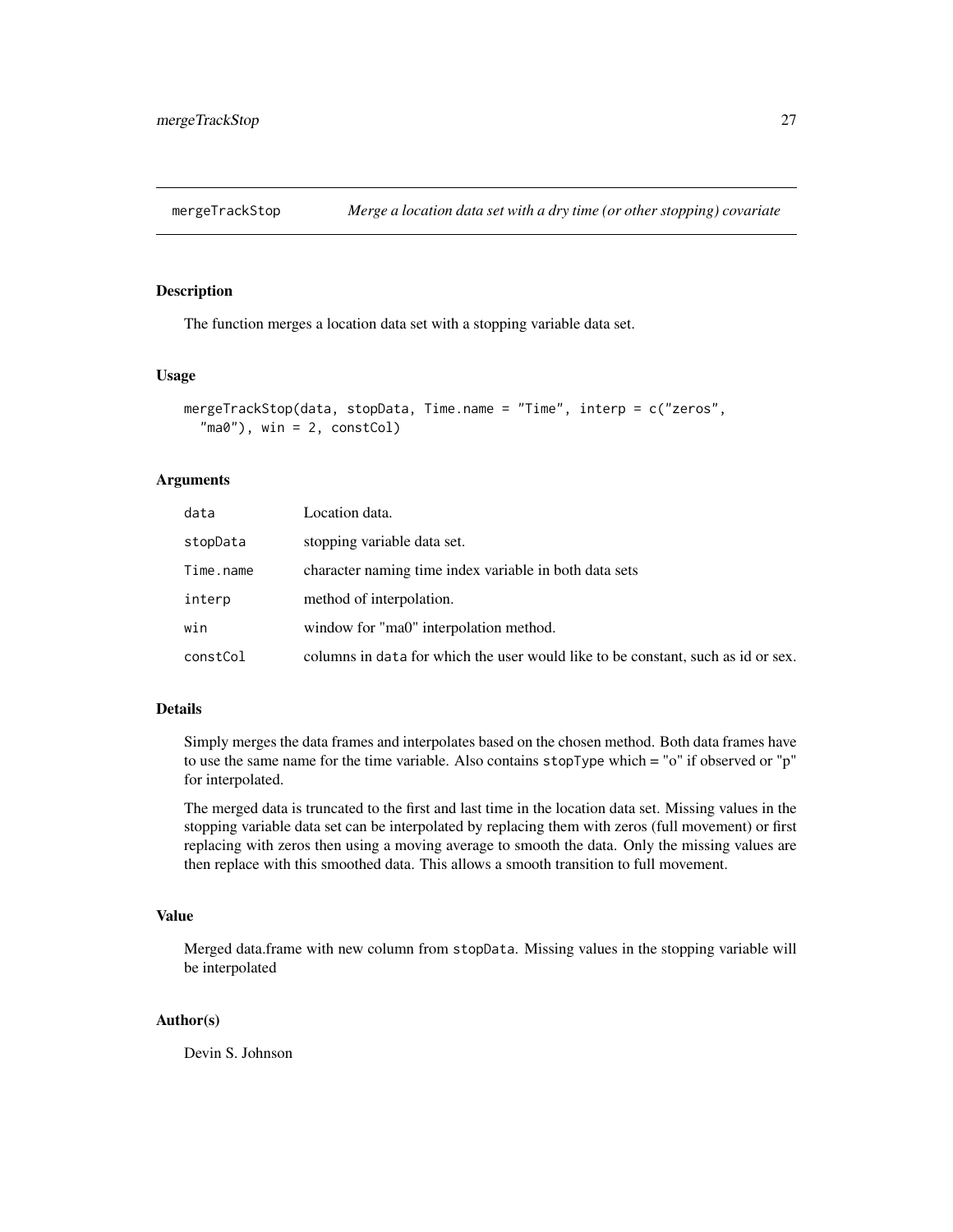# Examples

```
track <- data.frame(TimeVar=sort(runif(20,0,20)), x=1:20, y=20:1)
track
stopData <- data.frame(TimeVar=0:29, stopVar=round(runif(30)))
stopData
mergeTrackStop(track, stopData, Time.name="TimeVar")
```
<span id="page-27-1"></span>northernFurSeal *Northern fur seal pup relocation data set used in Johnson et al. (2008)*

#### Description

Northern fur seal pup relocation data set used in Johnson et al. (2008)

## Format

A data frame with 795 observations on the following 4 variables:

GMT A POSIX time vector

loc\_class a factor with levels 3 2 1 0 A.

lat a numeric vector. Latitude for the locations

long a numeric vector. Longitude for the locations

#### Source

Marine Mammal Laboratory, Alaska Fisheries Science Center, National Marine Fisheries Service, NOAA 7600 Sand Point Way NE Seattle, WA 98115

#### References

Johnson, D., J. London, M. -A. Lea, and J. Durban (2008) Continuous-time random walk model for animal telemetry data. Ecology 89:1208-1215.

<span id="page-27-0"></span>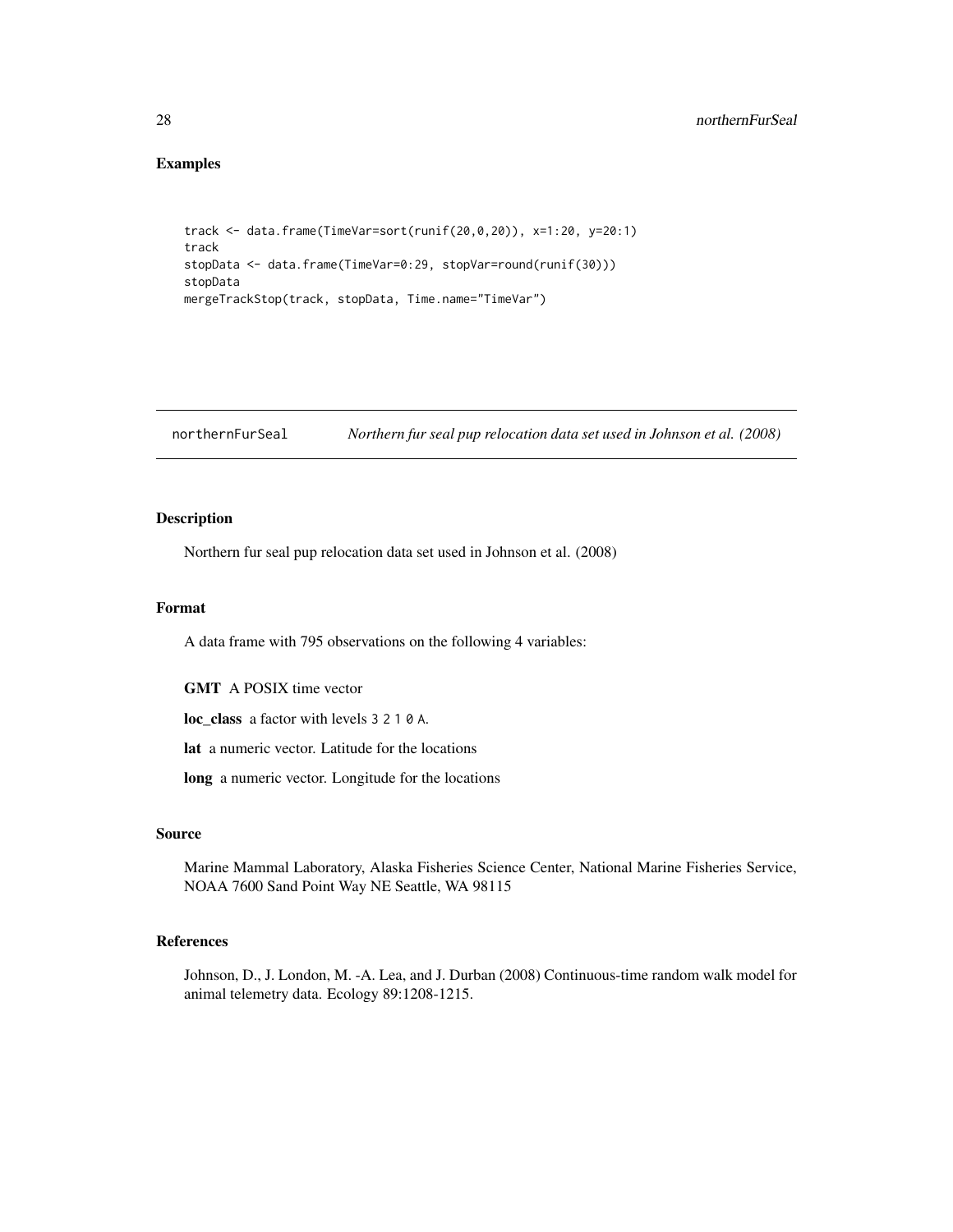<span id="page-28-0"></span>

this function mimics the approach taken by broom::tidy to present model output parameters in a tidy, data frame structure.

# Usage

tidy\_crwFit(fit)

# Arguments

fit crwFit object from crawl::crwMLE